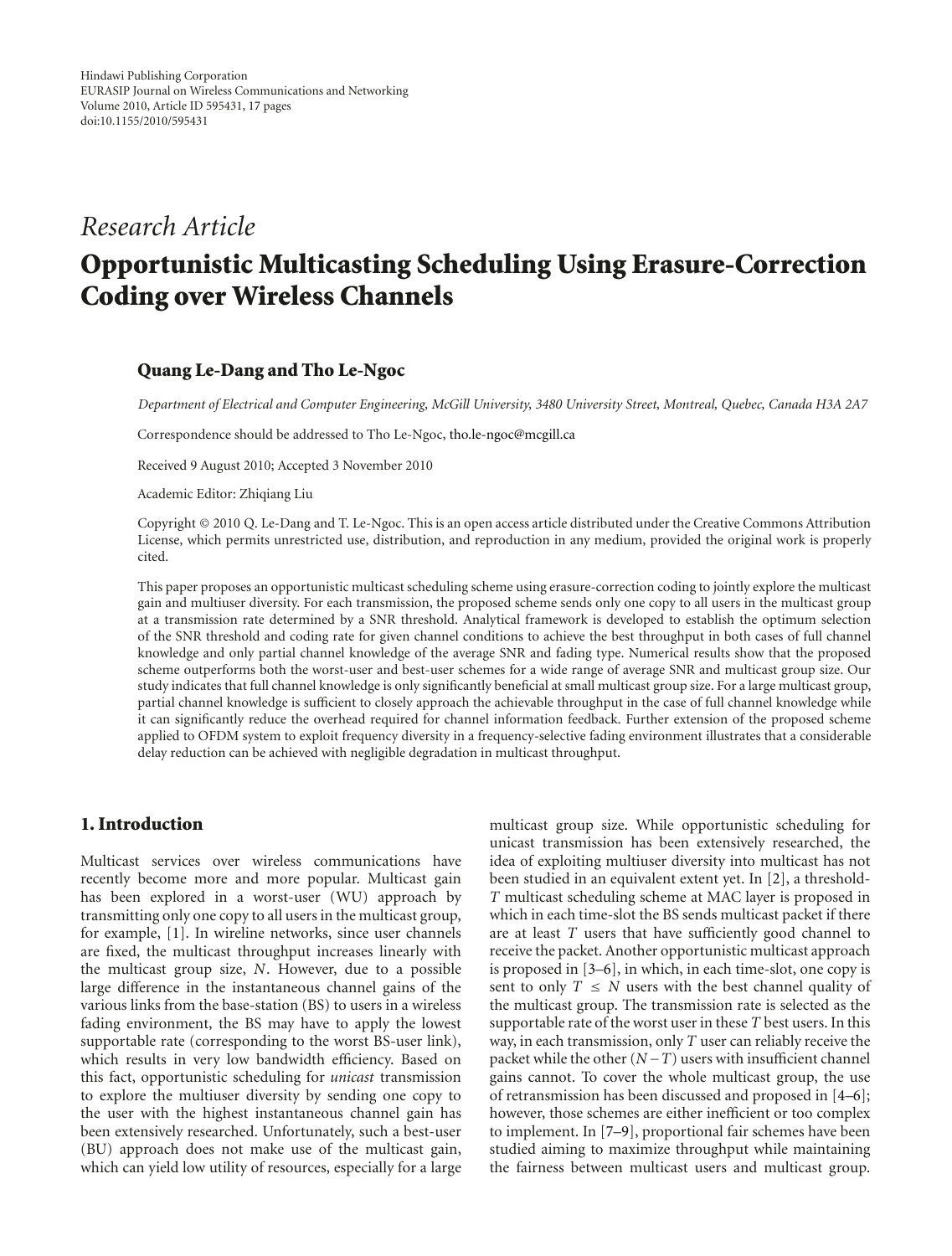These studies assume perfect knowledge of the channel responses of all users in the multicast group at the BS.

In this paper, we propose an opportunistic multicast scheduling scheme that can jointly explore multicast gain, multiuser diversity, and time/frequency diversity in a wireless fading environment. In the proposed scheme, each packet is sent only once to all users in the multicast group at a transmission rate determined by a selected channel gain threshold and an erasure-correction coding is used to deal with possible erasures when the instantaneous signal-tonoise ratio (SNR) of a BS-user link happens to be inadequate. Reed-Solomon  $(n, k)$  erasure-correction code is applied to a block of transmitted packets such that erased packets can be recovered as long as the number of erased packets in a block does not exceed the erasure correction capability, that is,  $(n - k)$ . As each packet can be transmitted in a time or a frequency slot, erasure-correction coding to a block of transmitted packets effectively explores the time/frequency diversity in a wireless fading environment. The selection of channel gain threshold and erasure correction code parameters are jointly optimized for best multicast throughput. Furthermore, to study the role of channel knowledge, the proposed scheme is considered in two cases: (i) with full channel gain knowledge and (ii) with only partial knowledge of fading type and average SNR. An analytical framework has been developed to evaluate the multicast throughput of the proposed erasure-correction coding opportunistic multicast scheduling (ECOM) scheme as well as the BU and WU approaches. We prove that the effective multicast throughput (i.e., the multicast rate that each user can receive) of WU and BU asymptotically converges to zero as the group size increases while that of our proposed scheme is bounded from zero depending on the SNR. Numerical results illustrate that for small multicast group size, full channel gain knowledge can offer better multicast throughput than partial channel knowledge; however, for large group size, the difference in multicast rates of these two cases is just negligible. Besides, performance evaluation shows that with the ability of combining both gains, the proposed scheme outperforms both BU and WU for a wide range of SNRs.

Furthermore we consider extending ECOM for applications to Orthogonal Frequency Division Multiplexing (OFDM) systems. In particular, we explore frequency diversity in a frequency-selective fading environment by sending coded packets over subcarriers. However, since there is a correlation in channel gains among the subcarriers, deep fade on one subcarrier may result in insufficient instantaneous SNR on neighbouring subcarriers. Hence, we have investigated the effects of correlation in subcarrier channel gains on the achievable multicast throughput of the proposed scheme. Numerical results indicate that by exploring frequency diversity, we can significantly reduce the delay with negligible degradation in multicast throughput.

The rest of this paper is organized as follows. In Section 2 the proposed ECOM schemes are described and the analytical framework on multicast throughput of the proposed schemes and BU and WU is provided. Then performance evaluation and comparisons are discussed to illustrate the trade-off between multicast gain and multiuser

diversity and the significance of full and partial channel knowledge. In Section 3, ECOM scheme is extended for applications to OFDM systems. The effects of correlation in subcarrier channel responses in a frequency-selective fading environment on the multicast throughput and the trade-off between throughput and delay are discussed. Finally, Section 4 provides concluding remarks.

# **2. ECOM Scheme over Block Flat Fading Channels**

*2.1. System Model.* Consider a wireless point-to-multipoint downlink system supporting multicast service for a group of *N* users. For simplicity, without loss of generality, downlink transmission from the BS to users is assumed to consist of nonoverlapping time-slots; each slot can accommodate one equal-length packet. Let  $x(t)$  be the transmitted signal in the time-slot *t*; let  $n_i(t) \sim CN(0, \mathcal{N}_0)$  be additive white Gaussian thermal noise with  $\mathcal{N}_0$  noise power. The average SNR, which is denoted by  $\bar{y}$ , represents the average link quality of the channel assumed to be the same for all BS-user links, (As our main focus in this paper is to study opportunistic multicast schemes for wireless communications in presence of smallscale fading, we consider the homogenous case in which users in a multicasting group have similar average SNR and independent and identically distributed (i.i.d.) small-scale fading. The analytical framework can be extended for the nonhomogeneous case.) The received signal  $y_i(t)$  at user *i* is then given by

$$
y_i(t) = h_i(t) * x(t) + n_i(t), \qquad (1)
$$

where  $h_i(t)$  is the instantaneous channel gain in the timeslot *t* on the link from the BS to user *i*.  $h_i(t)$  represents the instantaneous channel gain on wireless link from the BS to user *i* with normalized power of  $E\{|h_i(t)|^2\} = 1$ . Further, fades over BS-user links in each time-slot are assumed to be block frequency-flat fading channels; that is, the channel impulse response can be expressed as  $h(t) = h_t \delta(t-\tau)$ , where  $h_t$  is assumed to be independent and identically distributed (i.i.d.) and quasistatic; that is, any BS-user link fade remain unchanged during a given time-slot and varies independently from one time-slot to another.

In the case of perfect channel knowledge at the transmitter, that is, the BS knows exactly the instantaneous channel gains, *hi*(*t*)'s, of all BS-user links, adaptive modulation and coding (AMC) can be applied to achieve the maximum transmission rate, in terms of bandwidth efficiency, b/s/Hz for user *i* at time-slot *t* as

$$
r_i(t) = \log_2[1 + \overline{\gamma}\rho_i(t)], \quad \rho_i(t) \triangleq |h_i(t)|^2. \quad (2)
$$

Since wireless environment is broadcast in its nature, the BS can transmit each multicast packet to the whole multicast group using only one transmission by sending at the supportable rate of the user with lowest channel response, that is,

$$
r_{\rm WU}(t) = \log_2\left(1 + \overline{\gamma}\min_{i=1,2,\dots,N}\{\rho_i(t)\}\right). \tag{3}
$$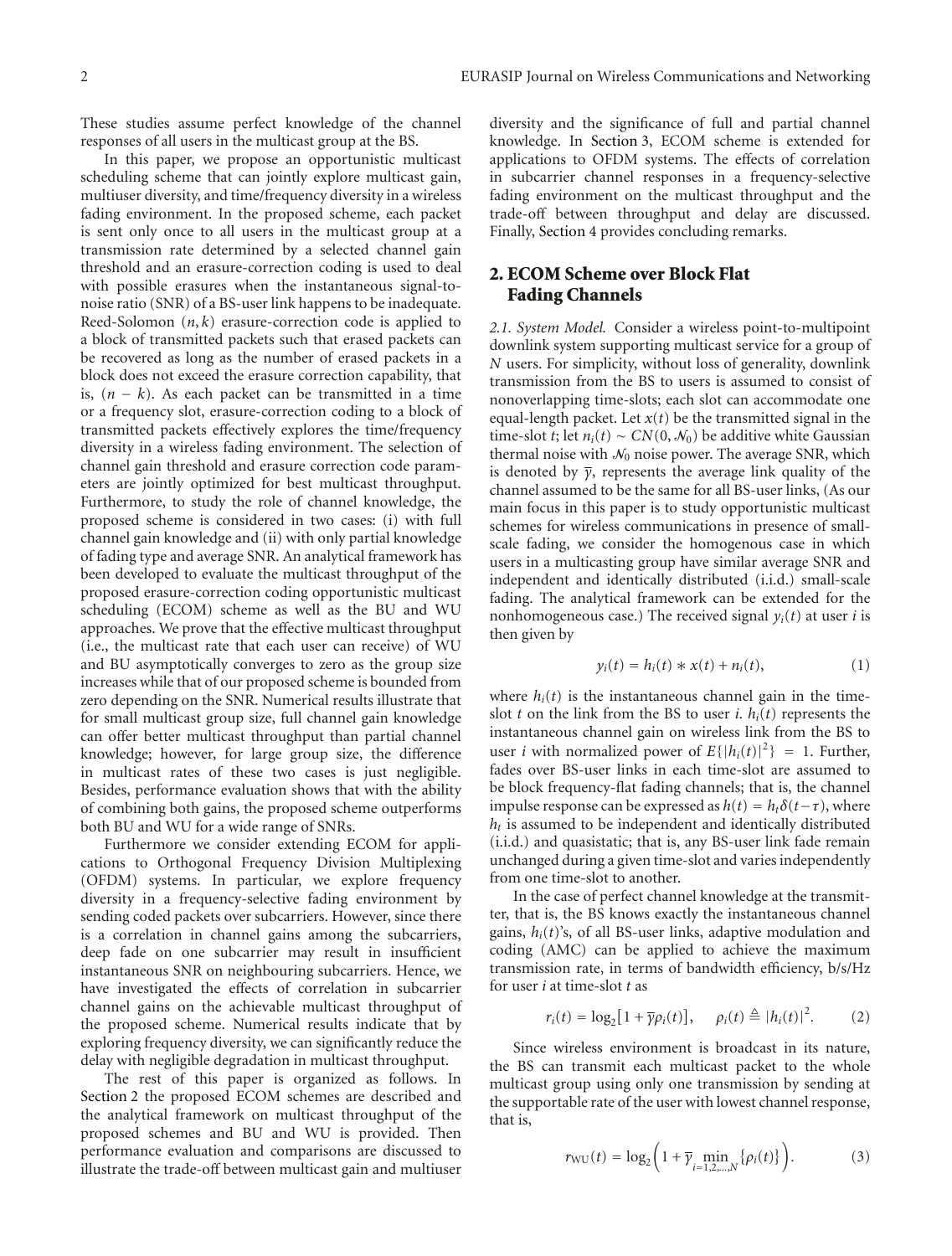

Figure 1: Packet-level coding structure using an RS(*n*, *k*) code.

This is known as the worst-user (WU) approach. In a line-of-sight (LOS) environment, the wireless links only suffered from path loss and shadowing, which result in small difference among the channel gains, that is,  $\rho_i(t) \approx 1$ . In this scenario, it can be seen that by using WU approach, the *full* multicast gain can be achieved. However, when taking into account small-scale multipath fading, instantaneous channel gains of various user links at a given time can be largely different. Hence,  $\min_{i=1,2,...,N} {\rho_i(t)}$  and accordingly,  $r_{\text{WU}}(t)$ is likely to be very low when *N* is large, which may lead to inefficient use of available resource (bandwidth) although multicast gain is exploited (As to be shown in Section 2.3.1,  $r_{\text{WU}}(t)$  asymptotically converges to zero as *N* increases).

In fact, this difference in instantaneous channel responses among the users promotes multiuser diversity that has been explored in unicast services by sending information to the best-user (BU), that is, the user with the best instantaneous channel gain. This opportunistic approach can be also used to support multicast services with the transmission rate of

$$
r_{\rm BU}(t) = \log_2\bigg(1 + \overline{\gamma} \max_{i=1,2,\ldots,N} \{\rho_i(t)\}\bigg). \tag{4}
$$

In this way, the resource utilization can be maximized in each time slot at the cost of sending each packet *N* times. Since each packet requires at least *N* transmissions to cover the whole multicast group, the *effective multicast rate* that each user receives can be expressed as

$$
r_{\text{BU}_{\text{eff}}}(t) = \frac{1}{N} \log_2 \left( 1 + \overline{\gamma} \max_{i=1,2,\dots,N} \{\rho_i(t)\} \right). \tag{5}
$$

As shown in (5), this effective multicast rate of the BU opportunistic approach is likely to be reduced when *N* increases. (As to be shown in Section 2.3.2,  $r_{\text{BU}_{\text{eff}}} (t)$  asymptotically converges to zero as *N* increases.)

From the previous discussion, it can be seen that if we try to take advantage of multicast gain by using WU approach, the BS needs to send multicast packets only once but the

consequence is that the transmission rate must be chosen as the lowest rate of all the users. On the other hand, if we try to make use of multiuser diversity by using BU approach, the BS can maximize its transmission rate at each time slot; however, each packet needs to be sent many times.

*2.2. Proposed ECOM Schemes.* Taking into account both multiuser diversity and multicast gain, the proposed ECOM schemes try to maximize the achievable multicast throughput. ECOM schemes make use of an erasure-correcting code, for example, Reed-Solomon (RS) code, to encode the transmitted packets as shown in Figure 1. (A similar packetlevel coding structure used for a different purpose has been proposed for DVB-S2, e.g., see [10].)

Each *information* packet is partitioned into *E* symbols; each symbol has *q* bits. Organizing the *k information* equallength packets (to be sent) in a rowwise manner, they are encoded in a columnwise manner by using a Reed-Solomon code RS(*n*, *k*) defined over the Galois field GF(2*<sup>q</sup>*), as follows. Each RS codeword contains *k* information *q*-bit symbols and (*n* − *k*) *parity q*-bit symbols. The *k* information symbols of the RS codeword  $e$ ,  $e = 1, 2, \ldots, E$ , are the *e*th symbols of the *k information* packets and are used to generate the (*n* − *k*) *parity* symbols of the RS codeword *e*. Each of these (*n*−*k*) parity symbols forms the *e*th symbol of one of (*n*−*k*) parity packets. In other words, for *k information* packets, the proposed ECOM scheme sends *n* packets, in which  $(n - k)$ additional packets contain parity symbols as overhead.

The transmission rate (in b/s/Hz) to send *n* packets is selected as

$$
r_{\text{ECOM}} = \log_2(1 + \overline{\gamma}\rho_*),\tag{6}
$$

where  $\rho_*$  is the predetermined channel gain threshold. Taking into account the overhead of the *parity* packets, the *effective* transmission rate in the proposed ECOM scheme is  $(k/n)r_{\text{ECOM}}$ . The choice of  $\rho_*$  for certain criterion will be discussed later.

It can be seen that, in the time-slot *t*, users with  $\rho_i(t) \geq \rho_*$  can correctly receive the packet. For other users with  $\rho_i(t) < \rho_*$ , the packet is likely in error due to insufficient instantaneous SNR. In this case, the erroneous packets can be assumed to be erased and this event can be denoted at the receiver. It is well known that an  $RS(n, k)$  code can correct up to  $(n - k)$  erased symbols, for example, [11]. Therefore, in the proposed ECOM scheme, user *i* can correctly decode all *k* packets when the number of events that  $\rho_i(t) < \rho_*$  is not exceeding  $(n - k)$ -within the *n* time-slots. It can be seen that the proposed ECOM schemes explore multicasting gain by sending only one copy to all *N* users while making use of both multiuser diversity (by selecting *ρ*∗) and time diversity (with erasure-correcting codes). Although RS code is used as an illustrative example in this paper, other erasure-correcting codes can be applied in the proposed ECOM schemes.

Regarding the choice of  $\rho_*$ , interesting questions are raised: whether possessing exact channel gain knowledge of all users can help to increase multicast throughput? And if it can, in which case channel gain knowledge is most pronounced and in which case the gain provided by this side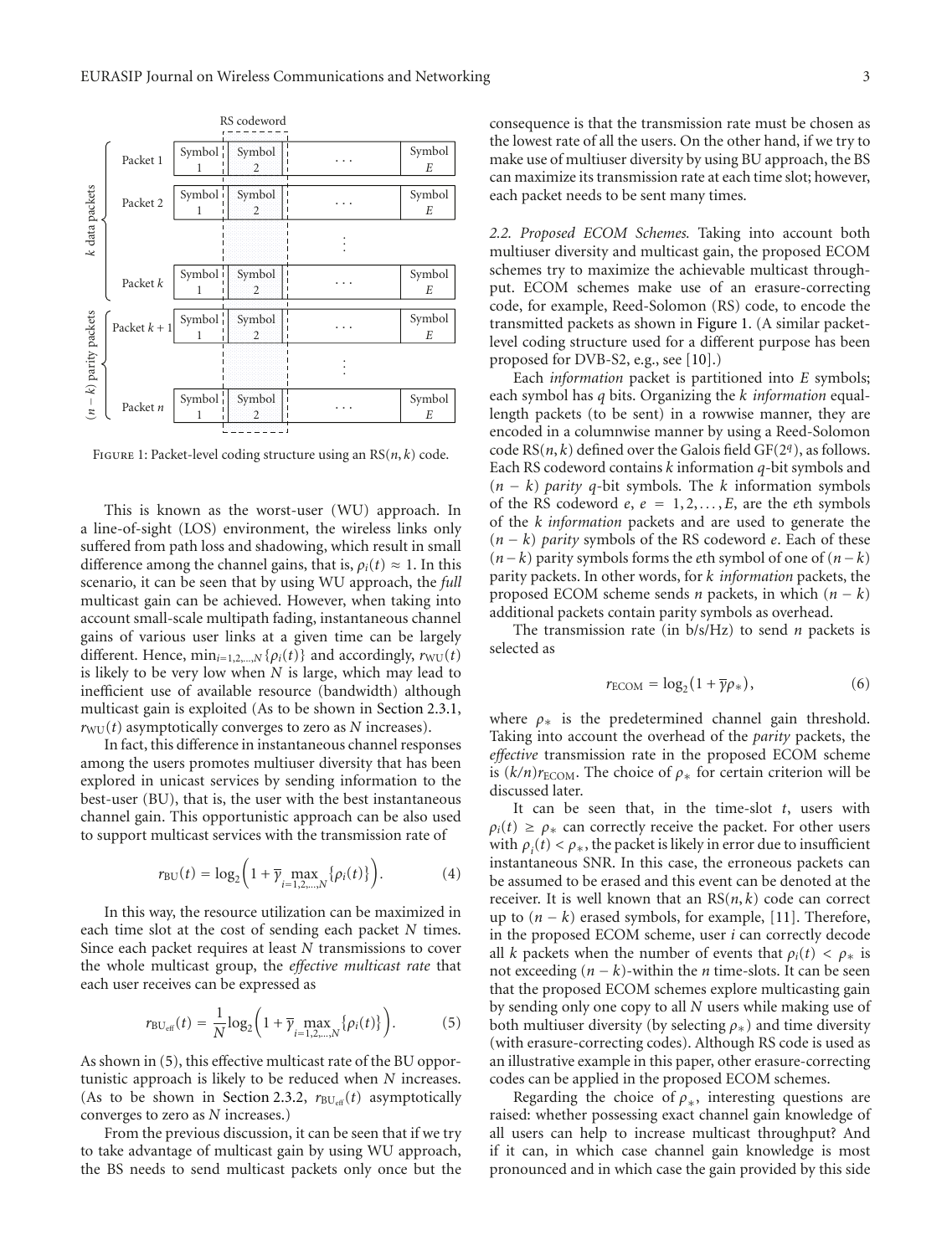information is negligible. Motivated by these questions, the selection of  $\rho_*$  is considered for two following scenarios.

*2.2.1. ECOM with Full Channel Knowledge (ECOMF).* Inspired by WU and BU as extreme cases of multicast gain and multiuser diversity and threshold-*T* scheme, if the basestation transmitter has full knowledge of the instantaneous channel gains,  $\rho_i(t)$ 's, of all users in every timeslot, the BS can sort users in the descending order of their instantaneous channel gains, that is,  $\rho_1 > \rho_2 > \cdots > \rho_N > \cdots > \rho_N$ , and selects a subgroup of *N'* users ( $N' \le N$ ) that have the highest channel gains and  $\rho_*$  as  $\rho_* = \rho_{N'}$ .

Interestingly, WU and BU can be considered as two specific cases of ECOMF; that is, WU is ECOMF with  $N' =$ *N* (all users),  $k = n$  (no coding), while BU is ECOMF with  $N' = 1$  (best user),  $k = 1$  (repetition code).

The choice of the subgroup size  $N'$  and code rate  $k/n$  is crucial in optimizing the required transmission rate and will be discussed in Section 2.3.3 (1).

*2.2.2. ECOM with Partial Channel Knowledge (ECOMP).* As the full knowledge of the instantaneous channel gains,  $\rho_i(t)$ , of all users at any time-slot *t* comes at the costs of required fast and accurate channel measurements and signalling between the BS and users, it is interesting to consider the case without perfect channel information at transmitter. In particular, we investigate an approach called ECOMP to select  $\rho_* = \rho_{\text{th}}$  that maximizes the average multicast rate based on the partial knowledge of the channel stochastic properties of the BS-user links, for example, the fading *type* and average SNR *γ*. The throughput analysis of ECOMP is to be discussed in Section 2.3.3 (2).

*2.3. Throughput Analysis.* For the considered quasistatic i.i.d. fading environment, the channel gain  $\rho_i(t)$  can be represented by a random variable *ρ* with the probability density function (pdf)  $f_{\rho}(\rho)$  and the instantaneous SNR is denoted by the random variable  $\gamma \triangleq \bar{\gamma}\rho$ .

*2.3.1. Throughput of Worst-User (WU) Scheme.* In the WU scheme, only one copy is sent to all *N* users using the transmission rate corresponding to the channel gain of the worst user. The cumulative distribution (cdf) of the channel gain of the worst user is given by

$$
F_{\rho_{\rm WU}}(\rho) = 1 - \left(1 - F_{\rho}(\rho)\right)^N, \tag{7}
$$

where  $F_{\rho}(\rho)$  is the cdf of  $\rho$ .

As only one copy is sent to all *N* users, effectively, the average achievable *multicast* rate of the WU scheme is *N* times the average transmission rate, that is,

$$
\overline{r}_{\text{WU}} = N \int_0^\infty \log_2 \left( 1 + \overline{\gamma} \rho \right) f_{\rho_{\text{WU}}}(\rho) d\rho, \tag{8}
$$

where the pdf  $f_{\rho wU}(\rho) = N(1 - F_{\rho}(\rho))^{N-1} f_{\rho}(\rho)$ .

 $\sim$ 

According to (8), the effective average throughput of WU for each user is given by

$$
\overline{r}_{\text{WU}_{\text{eff}}} = \frac{\overline{r}_{\text{WU}}}{N} = \int_0^\infty \log_2\left(1 + \overline{\gamma}\rho\right) f_{\rho_{\text{WU}}}(\rho) d\rho. \tag{9}
$$

For Rayleigh fading channel,  $f_{\rho_{\text{WU}}}(\rho) = Ne^{-N\rho}$  and, therefore, according to Jensen's inequality

$$
\overline{r}_{\text{WU}_{\text{eff}}} = E_{\rho_{\text{WU}}} \left[ \log_2 \left( 1 + \overline{\gamma} \rho \right) \right] \leq \log_2 \left( 1 + \overline{\gamma} E_{\rho_{\text{WU}}} \left[ \rho \right] \right) = \log_2 \left( 1 + \frac{\overline{\gamma}}{N} \right) \leq \frac{\overline{\gamma}}{N}.
$$
\n(10)

Since  $\overline{\gamma}/N$   $\longrightarrow$  0, the effective throughput of WU approaches zero as the multicast group size *N* grows large; therefore, for large multicast group, exploiting only multicast gain is not an efficient way to do multicast.

*2.3.2. Throughput of Best-User (BU) Scheme.* In the BU scheme, each packet is sent *N* times at the rate of the user with best channel condition. Under the assumption of a quasistatic i.i.d. fading environment, the cdf of the instantaneous SNR of the best user is given by

$$
F_{\rho_{BU}}(\rho) = \prod_{i=1}^{N} F_{\rho_i}(\rho) = (F_{\rho}(\rho))^N.
$$
 (11)

The expected transmission rate for the best user in any given time-slot is given by

$$
E_{\rho_{BU}}[r_{BU}] = \int_0^\infty \log_2\left(1 + \overline{\gamma}\rho\right) f_{\rho_{BU}}(\rho) d\rho, \tag{12}
$$

where the pdf  $f_{\rho_{BU}}(\rho) = N(F_{\rho}(\rho))^{N-1} f_{\rho}(\rho)$ .

As one copy is sent to each user, effectively, the average achievable *multicast* rate of BU scheme over *n* time-slots can be expressed as

$$
\overline{r}_{\text{BU}} = \frac{N}{n} \sum_{x=1}^{n} {n \choose x} E_{\rho_{\text{BU}}}[r_{\text{BU}}] x p^{x} (1-p)^{n-x}
$$
\n
$$
= \frac{N}{n} E_{\rho_{\text{BU}}}[r_{\text{BU}}] np. \tag{13}
$$

With  $p = 1/N$  being the probability that a given user can receive the packet, (23) becomes

$$
\overline{r}_{\text{BU}} = N E_{\rho_{\text{BU}}}[r_{\text{BU}}] \frac{1}{N} = E_{\rho_{\text{BU}}}[r_{\text{BU}}]. \tag{14}
$$

According to (24), the effective average throughput of BU for each user is given by

$$
\overline{r}_{\text{BU}_{\text{eff}}} = \frac{1}{N} E_{\rho_{\text{BU}}} [r_{\text{BU}}]. \tag{15}
$$

It is noted that since  $p = 1/N$ , the probability that a given user can receive the packet after *N* consecutive transmissions is not 1. Hence, further implementation is needed for BU to achieve (15). One of such implementations is illustrated in [6] with a separated queue for each user.

For Rayleigh fading channel,

$$
f_{\rho_{BU}}(\rho) = N(1 - e^{-\rho})^{N-1} e^{-\rho}, \qquad (16)
$$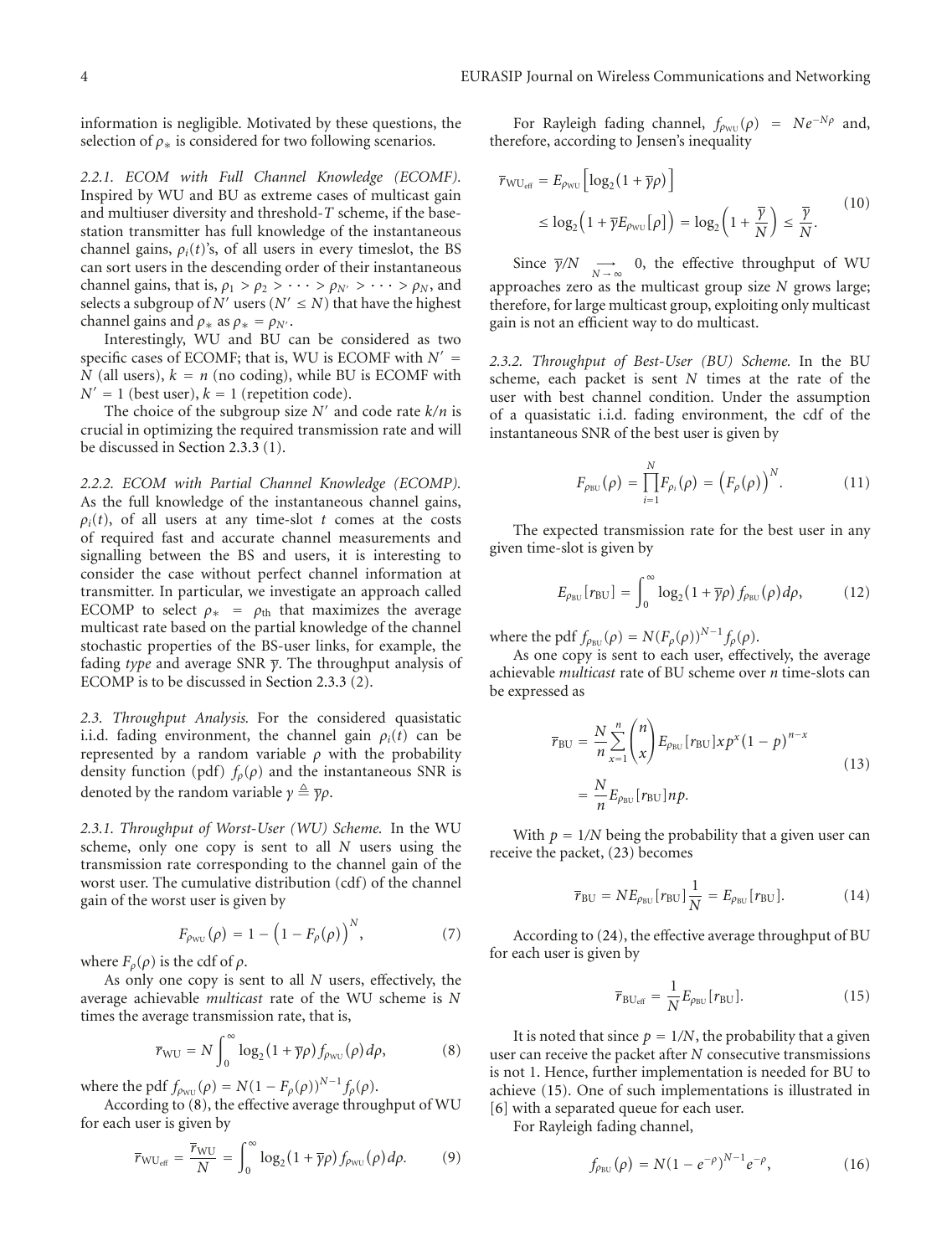and therefore, according to Jensen's inequality,

$$
\overline{r}_{\text{BU}_{\text{eff}}} = \frac{1}{N} E_{\rho_{\text{BU}}} \left[ \log_2 \left( 1 + \overline{\gamma} \rho \right) \right]
$$
  
\n
$$
\leq \frac{1}{N} \log_2 \left( 1 + \overline{\gamma} E_{\rho_{\text{BU}}} [\rho] \right)
$$
  
\n
$$
= \frac{1}{N} \log_2 \left( 1 + \overline{\gamma} \sum_{i=1}^N \frac{1}{i} \right)
$$
  
\n
$$
\leq \frac{1}{N} \log_2 \left( 1 + \overline{\gamma} + \overline{\gamma} \frac{N-1}{2} \right).
$$
\n(17)

Using L'Hospital rule for (17) at the limit  $N \rightarrow \infty$ , we have

$$
\lim_{N \to \infty} \frac{1}{N} \log_2 \left( 1 + \overline{\gamma} + \overline{\gamma} \frac{N-1}{2} \right)
$$
  
= 
$$
\lim_{N \to \infty} \frac{\overline{\gamma}/2}{1 + \overline{\gamma} + \overline{\gamma}(N-1)/2} = 0.
$$
 (18)

Equations (17)-(18) prove that the effective throughput of BU approaches zero as the multicast group size *N* grows large; therefore, for large multicast group, exploiting only multiuser diversity is also not an efficient way for multicasting.

*2.3.3. Throughput of Proposed ECOM Schemes.* In the ECOM schemes, a user can correctly decode its information if it can receive *k* or more nonerased packets within *n* transmitted packets. Under the assumption of a quasistatic i.i.d. fading environment, the probability *p* that channel gain of a certain user is greater than channel gain threshold *ρ*<sup>∗</sup> is the same for all users *i* in all time-slots, and the probability that each user can receive at least *k* nonerased packets can be expressed as

$$
\Pr\{x \ge k\} = \sum_{x=k}^{n} {n \choose x} p^x (1-p)^{n-x}.
$$
 (19)

*(1) Throughput of ECOMF.* As previously discussed, the ECOMF selects a subgroup of *N'* users  $(N' \leq N)$  that have the highest channel gains and  $\rho_*$  as  $\rho_{N'}$  the lowest instantaneous channel gain of the *N* th user. Under the assumption of a quasistatic i.i.d. fading environment, according to order statistics, the cdf of is given by

$$
F_{\rho_{N'}}(\rho) = \sum_{i=N-N'+1}^{N} {N \choose i} F_{\rho}(\rho)^{i} (1 - F_{\rho}(\rho))^{N-i}, \qquad (20)
$$

and the corresponding pdf is

$$
f_{\rho_{N'}}(\rho) = \frac{N}{(N'-1)!(N-N')!} F_{\rho}(\rho)^{N-N'} \times (1 - F_{\rho}(\rho))^{N'-1} f_{\rho}(\rho).
$$
 (21)

It is obvious that, in a given time-slot, the channel gain of a certain user is greater than channel gain threshold  $\rho_{N'}$  if this

user belongs to the selected subgroup of *N'* users. Since the user channel gains distributions are i.i.d., the probability that a user is in this selected subgroup is *N /N*. In other words, the probability  $p_{\text{ECOMF}}$  that the channel gain of a certain user exceeds the threshold  $\rho_{N'}$  is

$$
p_{\text{ECOMF}} = \frac{N'}{N}.\tag{22}
$$

 $\Delta$ 

As a result, the average achievable *multicast* rate of the ECOMF scheme with  $RS(n, k)$  is given by

$$
\overline{r}_{\text{ECOMF}} = \frac{k}{n} N \cdot E_{\rho_{N'}} \left[ \log_2 \left( 1 + \overline{\gamma} \rho \right) \right] \cdot \Pr \{ x \ge k \}, \tag{23}
$$

where  $E_{\rho_{N'}}\left[\log_2(1+\overline{\gamma}\rho)\right] = \int_0^\infty \log_2(1+\overline{\gamma}\rho)f_{\rho_{N'}}(\rho)d\rho$ , and  $Pr\{x \ge k\} = \sum_{x=k}^{n} {n \choose x} p_{ECOMF}^{x} (1 - p_{ECOMF})^{n-x}.$ 

When  $N' = N$ ,  $k = n$ , (23) becomes

$$
\overline{r}_{\text{ECOMF}} = \frac{n}{n} N \left( \int_0^\infty \log_2 \left( 1 + \overline{\gamma} \rho \right) f_{\rho_N}(\rho) d\rho \right) \binom{n}{n} \left( \frac{N}{N} \right)^n
$$

$$
= N \int_0^\infty \log_2 \left( 1 + \overline{\gamma} \rho \right) N \left( 1 - F_\rho(\rho) \right)^{N-1} f_\rho(\rho) d\rho,
$$
(24)

and ECOMF becomes WU.

When  $N' = 1$  and  $k = 1$ , (23) becomes

$$
\overline{r}_{\text{ECOMF}} = \frac{1}{n} N \left( \int_0^\infty \log_2(1 + \overline{\gamma}\rho) f_{\rho_1}(\rho) d\rho \right)
$$
  
\n
$$
\times \sum_{i=1}^n {n \choose i} \left( \frac{1}{N} \right)^i \left( 1 - \frac{1}{N} \right)^{n-i}
$$
  
\n
$$
= \frac{1}{n} N \left( \int_0^\infty \log_2(1 + \overline{\gamma}\rho) N \left( F_\rho(\rho) \right)^{N-1} d\rho \right)
$$
  
\n
$$
\times \left( 1 - \left( 1 - \frac{1}{N} \right)^n \right)
$$
  
\n
$$
\overline{r}_{\rho} \rightarrow \frac{1}{n} N \left( \int_0^\infty \log_2(1 + \overline{\gamma}\rho) N \left( F_\rho(\rho) \right)^{N-1} d\rho \right)
$$
  
\n
$$
\times \left( 1 - \left( 1 - \frac{n}{N} \right) \right)
$$
  
\n
$$
= \int_0^\infty \log_2(1 + \overline{\gamma}\rho) N \left( F_\rho(\rho) \right)^{N-1} d\rho.
$$
 (25)

As shown in (25), for a very large number of users, ECOMF with  $N' = 1$  approaches BU.

For a given channel fading  $f_{\rho}(\rho)$ , the average achievable multicast rate of ECOMF,  $\bar{r}_{\text{ECOMF}}$ , can be optimized by selecting  $N'$  and  $k/n$ .

*(2) Throughput of ECOMP.* In ECOMP, for a selected channel gain threshold  $\rho_{\text{th}}$ , the probability  $p_{\text{ECOMP}}$  that the channel gain of a certain user exceeds the threshold  $\rho_{th}$  is

$$
p_{\text{ECOMP}} = \Pr\{\rho > \rho_{\text{th}}\}\
$$

$$
= \int_{\rho_{\text{th}}}^{\infty} f_{\rho}(\rho) d\rho = 1 - F_{\rho}(\rho_{\text{th}}).
$$
(26)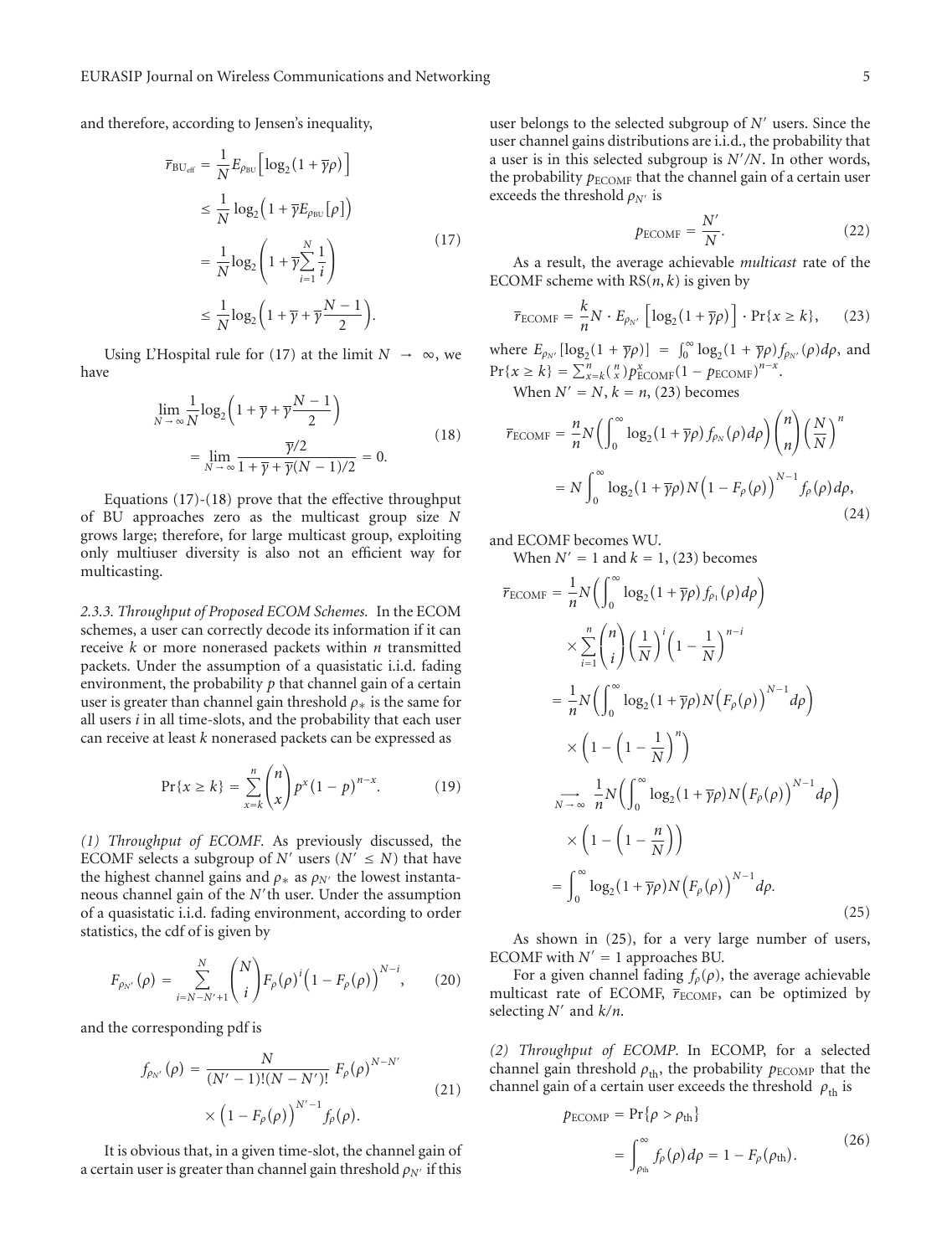For example,  $p_{\text{ECOMP}} = e^{-p_{\text{th}}}$  for a Rayleigh fading channel. In average, there are only  $NPr\{x \geq k\}$  users that can successfully receive the multicast packets at an effective transmission rate of  $(k/n)r_{\text{ECOM}}$ . Therefore, effectively, the average achievable *multicast* rate of the ECOM scheme with  $RS(n, k)$  code is given by

$$
\overline{r}_{\text{ECOMP}} = \frac{k}{n} N r_{\text{ECOMP}} Pr\{x \ge k\}
$$

$$
= \frac{k}{n} N \log_2 \left(1 + \overline{\gamma} \rho_{\text{th}}\right) \sum_{x=k}^n {n \choose x} p_{\text{ECOMP}}^x \left(1 - p_{\text{ECOMP}}\right)^{n-x} .
$$
(27)

For a given channel fading  $f_\rho(\rho)$ ,  $\rho_{\text{th}}$  and  $k/n$  can be selected to maximize the above average achievable *multicast* rate of the ECOMP scheme.

From (27), it is straightforward to see that  $\bar{r}_{\text{ECOMP}}/N$ does not depend on the multicast group size *N*; that is, at a given SNR,  $\bar{y}$ , there always exist *k* and  $\rho_{\text{th}}$  so that  $\bar{r}_{\text{ECOMP}}$  is bounded from zero regardless of  $N$ , and  $\overline{r}_{\text{ECOMP}}$  is reduced as *γ* reduces.

*(3) Comparison between ECOMF and ECOMP.* In this part, an analytical derivation is given to compare the average achievable multicast rates of ECOMF and ECOMP.

Using the Jensen inequality,  $E_{\rho_N}$  [log<sub>2</sub>(1 +  $\bar{\gamma}\rho$ )] in (23) can be approximated as

$$
E_{\rho_{N'}}\left[\log_2\left(1+\overline{\gamma}\rho\right)\right] \approx \log_2\left(1+\overline{\gamma}E_{\rho_{N'}}\left[\rho\right]\right). \tag{28}
$$

For a Rayleigh fading channel, we have

$$
E_{\rho_{N'}}[\rho] = \int_0^\infty \Pr(\rho_{N'} > \rho) d\rho
$$
  
= 
$$
\int_0^\infty \sum_{i=0}^{N-N'} {N \choose i} (1 - e^{-\rho})^i e^{-\rho(N-i)} d\rho
$$
  
= 
$$
\sum_{i=0}^{N-N'} {N \choose i} X(N, i),
$$
 (29)

where

$$
X(N, i) \triangleq \int_0^{\infty} (1 - e^{-\rho})^i e^{-\rho(N-i)} d\rho
$$
  
=  $\sum_{j=0}^i (-1)^{i-j} {i \choose j} \int_0^{\infty} e^{-\rho(N-j)} d\rho$   
=  $\sum_{j=0}^i (-1)^{i-j} {i \choose j} \left[ \frac{-1}{N-j} e^{-\rho(N-j)} \right] \rho \longrightarrow 0$   
=  $-\sum_{j=0}^i \frac{(-1)^{i-j} {i \choose j}}{N-j}.$ 

It follows that

$$
X(N, i + 1) = -\sum_{j=0}^{i+1} \frac{(-1)^{1+i-j} {i+1 \choose j}}{N-j}
$$
  
= 
$$
-\frac{(-1)^{1+i} {i+1 \choose 0}}{N} - \sum_{j=1}^{i} \frac{(-1)^{1+i-j} {i+1 \choose j}}{N-j}
$$
(31)  

$$
-\frac{{i+1 \choose i+1}}{N-i-1}.
$$

Using the relation  ${i+1 \choose j} = {i \choose j} + {i \choose j-1}$ , we can write

$$
X(N, i+1) = -\frac{(-1)^{1+i} {i \choose 0}}{N} - \sum_{j=1}^{i} \frac{(-1)^{1+i-j} {i \choose j}}{N-j}
$$

$$
- \sum_{j=1}^{i} \frac{(-1)^{1+i-j} {i \choose j-1}}{N-j} - \frac{{i \choose i+1}}{N-i-1}
$$

$$
= \sum_{j=0}^{i} \frac{(-1)^{i-j} {i \choose j}}{N-j} - \sum_{j=0}^{i} \frac{(-1)^{i-j} {i \choose j}}{N-1-j}
$$

$$
= -X(N, i) + X(N - 1, i),
$$

with  $X(N, 0) = 1/N$ . Using the above recursive relation, we obtain

$$
X(N, 1) = X(N - 1, 0) - X(N, 0)
$$
  
=  $\frac{1}{N - 1} - \frac{1}{N} = \frac{1}{\binom{N}{1}(N - 1)},$   

$$
X(N, 2) = X(N - 1, 1) - X(N, 1)
$$
  
=  $\frac{1}{\binom{N-1}{1}(N - 2)} - \frac{1}{\binom{N}{1}(N - 1)}$   
=  $\frac{1}{\binom{N}{2}(N - 2)}.$  (33)

For  $i = 3,..., N$  it can be verified that  $1/(N-1)(N - i) -1$  $1/(\binom{N}{i-1}(N-i+1)) = 1/(\binom{N}{i}(N-i))$ , and hence  $X(N, i) =$  $X(N-1, i-1) - X(N, i-1) = 1/((\binom{N}{i})(N-i)).$ 

Hence,  $E_{\rho_{N'}}$  [ $\rho$ ] then becomes

$$
E_{\rho_{N'}}[\rho] = \sum_{i=0}^{N-N'} \binom{N}{i} X(N,i) = \sum_{i=0}^{N-N'} \frac{1}{N-i}
$$
  
= 
$$
\sum_{i=N'}^{N} \frac{1}{i} > \int_{N'}^{N} \frac{1}{x} dx = \ln\left(\frac{N}{N'}\right) \triangleq \rho'.
$$
 (34)

From (23) and (34), the lower bound of ECOMF multicast rate can be expressed as

$$
\overline{r}_{\text{ECOMF}} > \frac{k}{n} N \log_2 \left( 1 + \overline{\gamma} \rho' \right) \sum_{x=k}^n {n \choose x} \left( e^{-\rho'} \right)^x \left( 1 - e^{-\rho'} \right)^{n-x} . \tag{35}
$$

$$
(30)
$$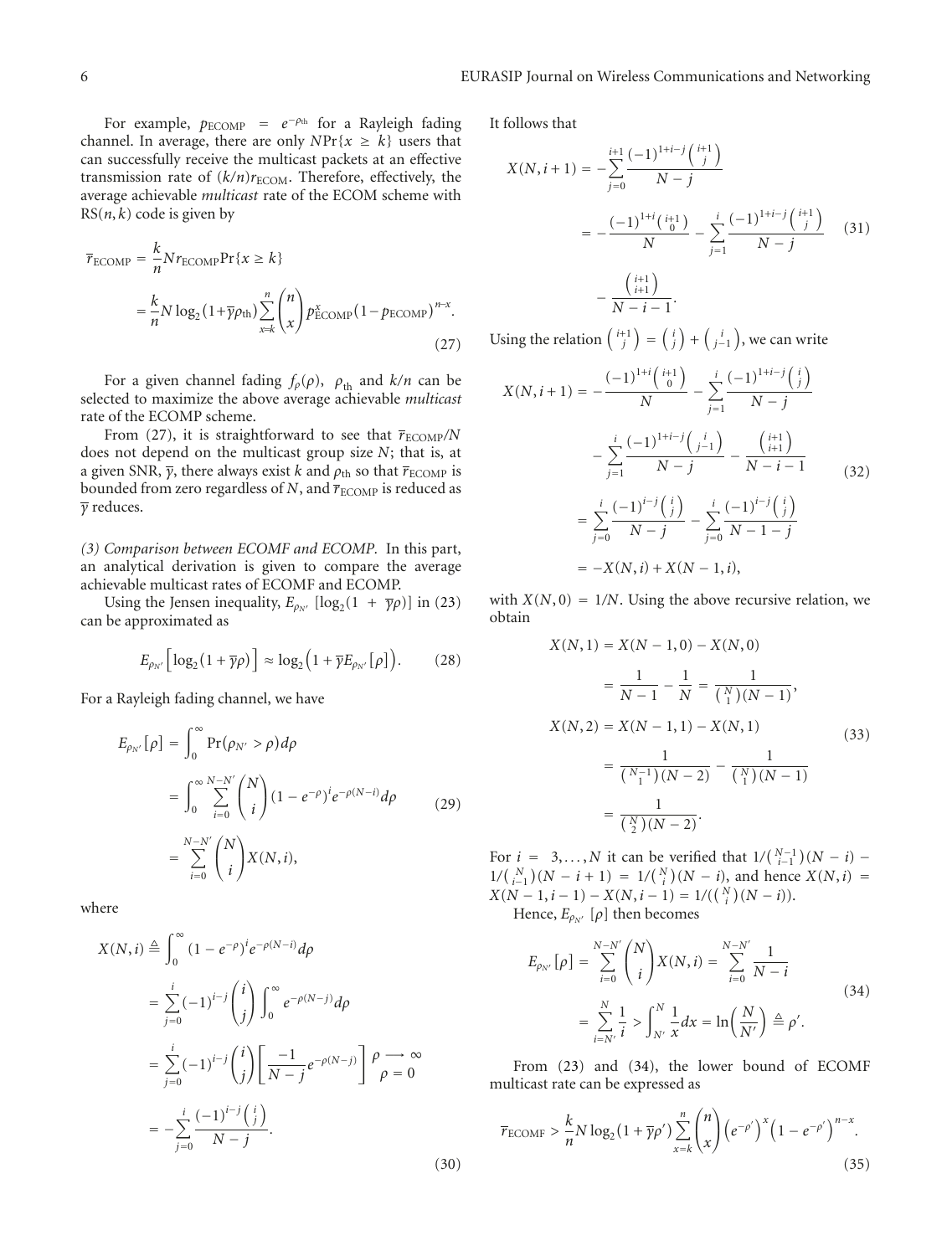It is interesting to see that the right-hand side of inequality (35) is equivalent to the multicast rate of ECOMP as in (27) with  $\rho' \equiv \rho_{th}$ . In other words, the multicast rate of ECOMF is lower-bounded by that of ECOMP and therefore is also bounded away from zero. The relationship  $e^{-\rho'} = N'/N$  further shows that when the multicast group size *N* is sufficient large, ECOMP can converge to ECOMF by setting  $\rho_{\text{th}} = \ln(N/N')$ .

*2.4. Illustrative Results.* As a figure of merit to evaluate and compare the performance of different schemes, we define the *effective multicast throughput* in units of b/s/Hz/user as the ratio of the average achievable *multicast* rate (as shown in (8), (14), (23) and (27)) to the multicast group population, *N*. Our numerical results are based on (8), (14), (23), and (27) and are confirmed by simulation at a very good agreement with difference of less than 1%.

*2.4.1. Effect of*  $\rho_*$  *on Throughput.* We first analyze the effect of the selected  $\rho_*$  on the effective throughput of ECOM schemes over different Rayleigh fading conditions. As an illustrative example, a multicast group size of  $N = 100$  and RS(255, *k*) is considered.

Consider a Rayleigh fading environment with average SNR of 20 dB; the effect of subgroup size and cut-off threshold selection is depicted in Figure 2. It is shown that for a given value of *k*, there is an optimum value of *ρ*<sup>∗</sup> that maximizes the effective multicast rate. From the derived relationship  $\rho_* = \rho_{\text{th}} = \ln(N/N')$ , increasing the subgroup size *N'* in ECOMF is equivalent to decreasing the cut-off threshold  $\rho_{th}$  in ECOMP. It is observed that the optimum value of  $\rho_{\star}$  decreases as *k* increases. This indicates that multicast gain is preferred over multiuser diversity as more users can receive the packet. It is noted that the normalized throughput of both ECOMF and ECOMP drops sharply after this optimal point when  $\rho_{\text{th}}$  or  $\rho_*$  increases (or, equivalently,  $N'$  decreases). In this case, a lower  $k$  with its corresponding  $\rho_*$  is a better choice since it provides better erasure correction capability at the expense of more coding overhead. The optimal bound (dashed line) presents the maximum achievable multicast throughput over all possible values of *k* for ECOMF and ECOMP. The results in Figure 2 show that the optimum throughput increases with  $\rho_*$  until reaching its peak and decreases afterwards, which implies that if we try to increase a short-term rate in each timeslot, the payoff will be the long-term average throughput as the erasure correction capability has to be high to compensate for packet loss, which makes multicast transmission inefficient after its optimal point. It is shown in Figure 2 that over Rayleigh fading channel at an average SNR of 20 dB, the optimal *k* for best multicast throughput is 190 for ECOMF and 184 for ECOMP with an appropriate optimum threshold value at  $N' \approx 80$  for ECOMF and  $\rho_{\text{th}} = 0.25$  for ECOMP. The optimal values of  $\rho_{\text{th}}$  and *k* for ECOMP for each channel condition can be found through optimization method as illustrated in the appendix.

We are now extending our observation of the *optimal* throughput versus *ρ*<sup>∗</sup> for different SNRs as shown in Figure 3. It is observed that the peak throughput decreases

with SNR as expected. As the average SNR decreases, the optimum channel gain threshold *ρ*<sup>∗</sup> increases which illustrates that erasures occur more often at lower average SNR and *k* has to be reduced to increase the erasurecorrection capability of RS(255, *k*) at the expense of lower coding rate (and hence lower achievable throughput). The results also show that as the average SNR increases, the proposed ECOM schemes select a lower transmission rate, as shown in (6), implying that the multicast gain becomes more dominant at higher SNR as more users can receive multicast packet in each timeslot.

The above results and discussions confirm that the proposed ECOM schemes can flexibly combine the multicast gain with the multiuser diversity and time diversity via the use of erasure correction coding to achieve optimum achievable throughput in various fading conditions.

*2.4.2. Effect of Group Size on Multicast Throughput.* The effect of multicast group size on multicast throughput on Rayleigh fading channel at 20 dB is shown in Figure 4(a) for WU, BU, and ECOM schemes. As defined at the beginning of Section 2.4, the effective multicast throughput in terms of b/s/Hz/user represents the effective rate *each* user of the multicast group can expect. When the number of users increases, the achievable multicast rate of the WU and BU schemes is quickly reduced to zero, as indicated by (10) and (18), while the proposed ECOM schemes achieve a high multicast rate with the effective multicast throughput of ECOMP unchanged with the multicast group size, shown by (27). This can be explained by the fact that, in the proposed ECOMP scheme, the probability of successful decoding/reception of the multicast copy does not depend on the multicast group size and is the same for every user in the group in an i.i.d. fading environment while the decision for transmission in WU, BU, and ECOMF cases requires the consideration of the whole multicast group for determining transmission rate at each timeslot. Further performance comparisons of the four schemes at low SNR of 0 dB are shown in Figure 4(b). The results confirm the previous observations that WU and accordingly, multicast gain are more favorable at high SNR (Figure 4(a)) while BU or multiuser diversity is superior at low SNR (Figure 4(b)). Furthermore, at any SNR, the performance of both BU and WU quickly decreases as the multicast group size increases, which indicates that for a large group size, neither multicast gain nor multiuser diversity alone can fully exploit multicast capacity and a hybrid treatment is more suitable. Figures 4(a) and 4(b) also indicate that, for a very small multicast group size, ECOMF has the same performance as WU, as shown in (24), which yields the best throughput at high SNR. At very low SNR of 0 dB and for a very small multicast group size (Figure 4(b)), ECOMF has slightly lower performance than BU due to erasure code overhead (i.e., coding rate is less than 1). However, for the case of BU, a complicated queuing system (e.g., in [6]) is needed to guarantee loss-free transmission to achieve (15). The results in Figures 4(a) and 4(b) also confirm that the performance of ECOMF is lowerbounded by that of ECOMP as discussed in Section 2.3.3(3), and as the multicast group size increases, the performance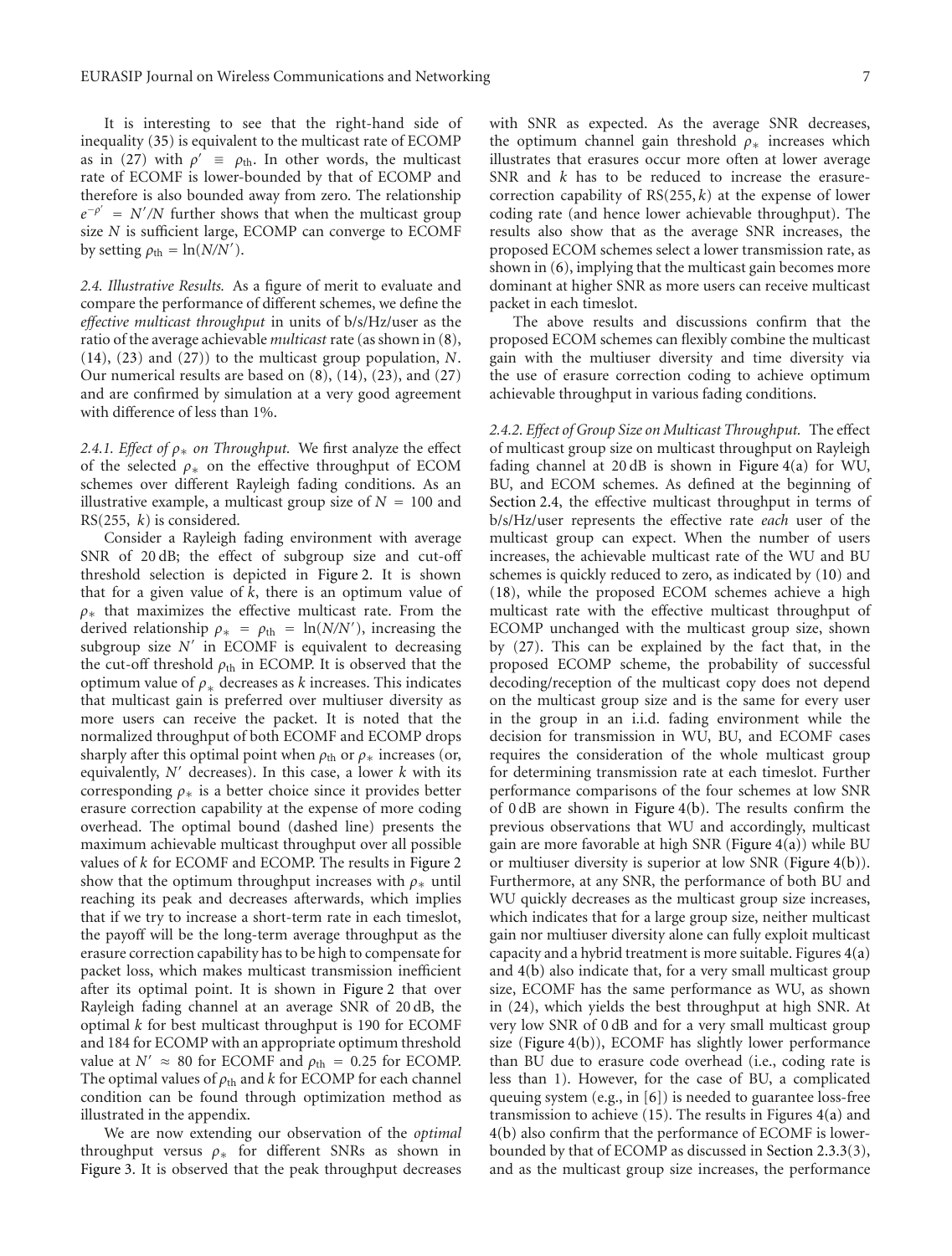

Figure 2: Effective multicast throughput versus *ρ<sup>∗</sup>* for ECOM schemes using RS(256, *k*) in a Rayleigh fading channel with an average SNR of 20 dB.



Figure 3: Optimal effective multicast throughputs of ECOMF and ECOMP in a Rayleigh fading channel for different average SNRs.

difference between ECOMF and ECOMP is greatly reduced. In other words, the *full* channel knowledge is beneficial to enhance the throughput of ECOMF, but for a large multicast group size, such performance advantage of ECOMF over ECOMP diminishes, and ECOMP with only required *partial* channel knowledge can be a better choice for simplicity.

The relationship  $e^{-\rho_{\text{th}}} = N'/N$  derived in the previous Section is confirmed in Figure 5. As shown in Figure 5 at an average SNR of 0 dB, the ratio *N /N* converges to *e*−*ρ*th from above as *N* increases or, correspondingly, the ECOMF threshold *ρ*<sup>∗</sup> approaches the ECOMF threshold *ρ*th with  $\rho_* < \rho_{\text{th}}$ . This implies that, in average, ECOMF always

obtains higher transmission rate than ECOMP (as the benefit of *full* channel knowledge).

*2.4.3. Performance Comparison and Trade-off between Multicast Gain and Multiuser Diversity.* Figure 6 compares the effective multicast throughput of the WU, BU, ECOMF, and ECOMP in a Rayleigh fading environment for a wide SNR range from −20 dB to 40 dB with a multicast group size of  $N = 100$  users. It is observed that the BU has higher throughput than the WU in the low SNR region, but as the average SNR increases above the crossover point of 5 dB, the BU scheme has inferior performance with an almost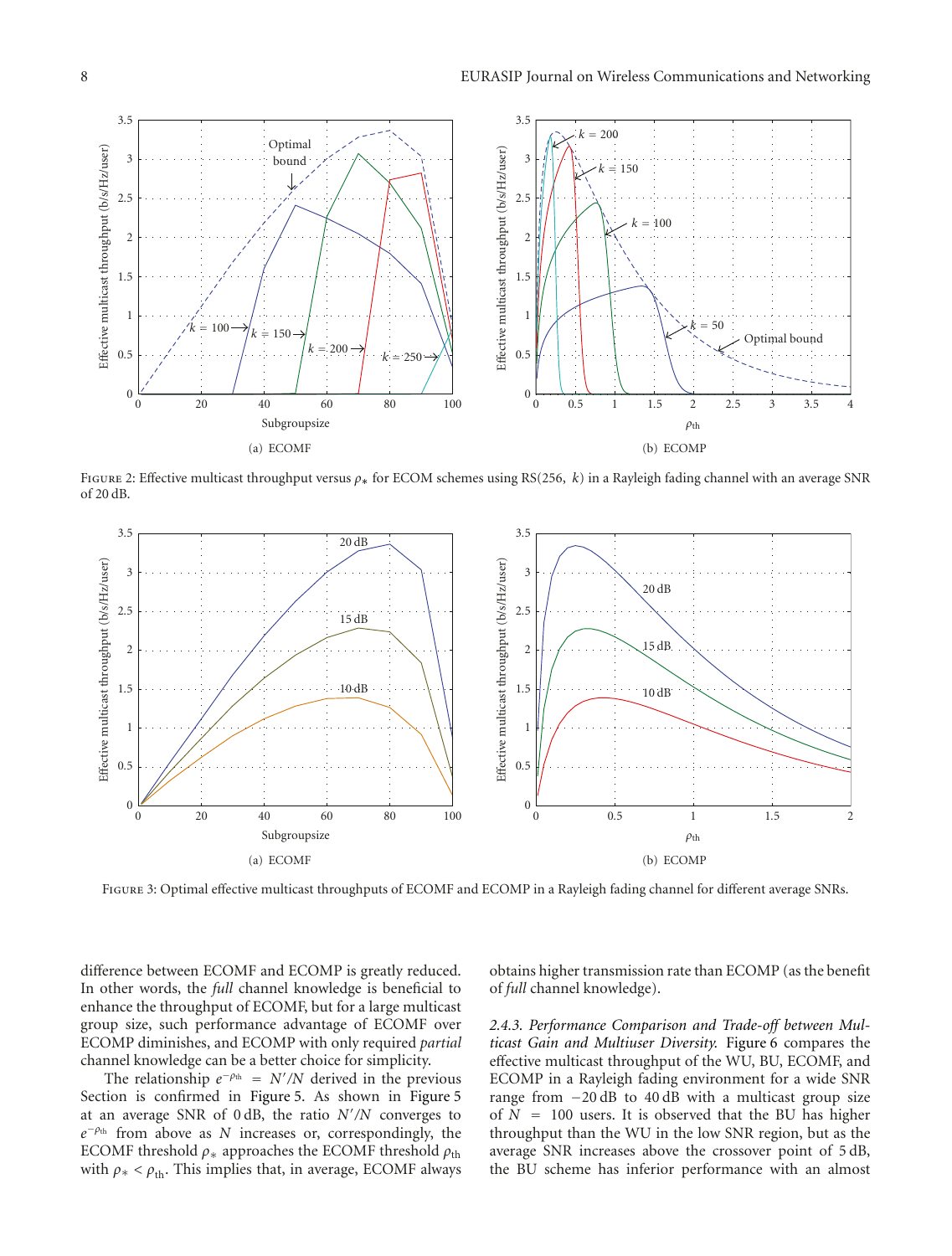

FIGURE 4: Effective multicast throughputs of different schemes versus number of users (over Rayleigh fading channels).



Figure 5: Convergence of *N /N* to *e*−*ρ*th (Rayleigh fading channel with average SNR of 0 dB).

saturating throughput. The results indicate that when the average SNR is sufficiently high, the various BS-user links are sufficiently good, and, as a consequence, it is more likely that all *N* users in the multicast group are able to successfully receive the transmitted packets. Hence, it is better to explore multicast gain (i.e., transmission only one copy for all *N* users) to achieve higher normalized throughput in the case of high SNR. However, at a low *average* SNR (e.g., below 5 dB in Figure 6), the *instantaneous* SNRs in various BS-user links are likely more different; that is, some users may be in deep fades while the others have adequate SNRs. This suggests a more pronounced role of multiuser diversity, and hence the BU scheme outperforms the WU scheme as confirmed



Figure 6: Throughputs given by different schemes versus average SNRs (Rayleigh fading channel, 100 users).

in Figure 6. It is interesting to note that, by optimizing the subgroup size  $N'$  or the threshold value,  $\rho_{th}$ , and code rate according to the *average* SNR, as well as fading type (e.g., Rayleigh) of the channel, the proposed ECOM schemes can jointly adjust the use of multicast gain and the multiuser diversity (and time diversity) to obtain a much larger achievable throughput over a wide SNR range, for example, 18 times better than that of the BU and WU schemes at an average SNR of 5 dB. At a very high average SNR, the performance of the WU scheme asymptotically approaches that of the proposed ECOM schemes. This implies that at high average SNR, the proposed ECOM schemes will select a very high coding rate (i.e., *k* approaches *n*, or without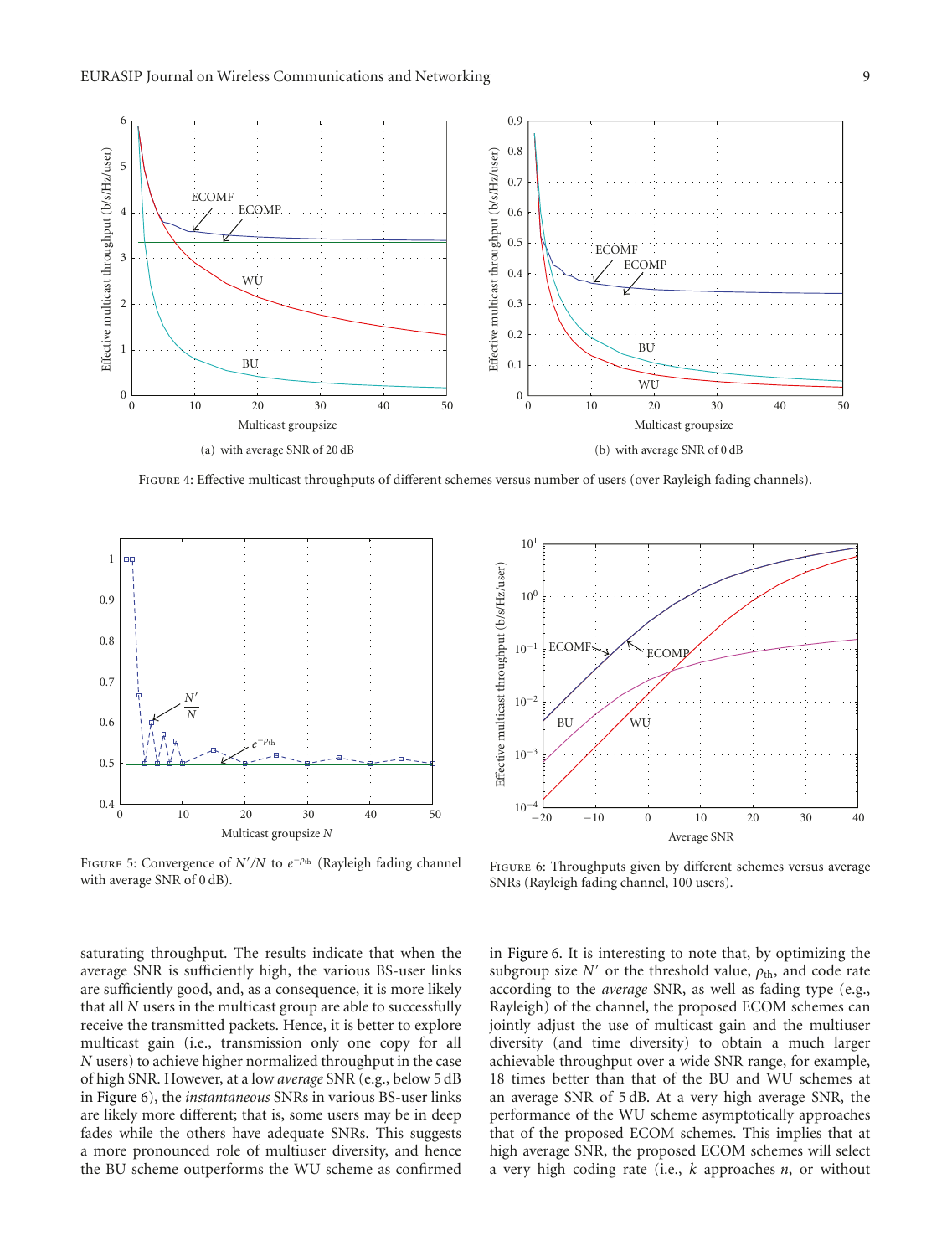

Figure 7: Optimal normalized throughput versus *ρ*th for ECOMP scheme in different Nakagami-*m* channels with average SNR of 20 dB.

coding) and essentially explore only the multicast gain. Figure 6 also confirms that for large multicast group size the gain provided by ECOMF is just marginally larger than that provided by ECOMP, and hence, it is sufficiently efficient to have only the *partial* knowledge of the channel distribution which varies much more slowly than the channel itself and is much easier to estimate than the instantaneous channel. Without the required knowledge of the instantaneous user channel responses  $h_i(t)$ 's, the proposed ECOMP scheme can significantly reduce the system complexity and resources for channel estimation and feedback signaling. Furthermore, it can cope with fast time-varying fading channels, especially in mobile wireless communications systems.

*2.4.4. Effect of Different Nakagami-m Fading Environments on ECOM.* Consider a quasistatic i.i.d. Nakagami-*m* fading environment with pdf

$$
f_{\rho}(\rho) = (m)^m \frac{\rho^{m-1}}{\Gamma(m)} \exp(-m\rho) \quad \text{with } E\{\rho\} = 1,
$$
 (36)

and cdf

$$
F_{\rho}(\rho) = \frac{\nu(m, m\rho)}{\Gamma(m)},\tag{37}
$$

where  $\Gamma(m)$  is the Gamma function,  $\Gamma(m) = \int_0^\infty t^{m-1} e^{-t} dt$ , and *ν*(*m*,*mρ*) is the lower incomplete Gamma function,  $v(m, x) = \int_0^x t^{m-1} e^{-t} dt.$ 

In this part, the effect of different Nakagami-*m* fading environments on ECOM is investigated. Since both ECOMP and ECOMF have the same characteristics as shown in the last parts, for simplicity, only the results of ECOMP are illustrated.

In Figure 7, performance comparison of ECOMP on different fading type conditions is investigated. Consider Nakagami-*m* channels at the same average SNR of 20 dB for different values of  $m: m = 1$  for a Rayleigh channel,  $m = 1.8$  for a milder situation, equivalent to a Ricean channel, and  $m = 0.5$  for a considerably severe fading channel. The results in Figure 7 illustrate that as the fading becomes less severe (i.e., with larger value of *m*), the optimum achievable throughput is increased as we can expect. Correspondingly, the optimum value of threshold *ρ*th is increased in a milder fading environment. This can be explained as follows. When *m* increases, the peak of the Nakagami-*m* probability density function occurs at a higher value and its variance decreases; in other words, more users have good channels and therefore are less likely to receive erased packets. Hence the proposed ECOMP scheme can select a higher transmission rate,  $\bar{r}_{\text{ECOMP}}$ , and a higher code rate  $k/n$  as shown in (27) for multicast transmission.

# **3. ECOM Scheme over Frequency-Selective Multipath Fading Wireless Channels**

In this section, we consider to extend the application of the proposed ECOM scheme to broadband OFDM systems in a frequency-selective fading environment by exploiting frequency diversity. OFDM divides the entire transmission bandwidth into many subchannels, each with sufficiently narrow bandwidth such that the corresponding subchannel response can be regarded as being frequency-flat. To apply ECOM scheme to OFDM systems, one approach could be transmitting coded packets on *one* selected subcarrier in many independent time-slots as in Section 2. Since packets are coded in blocks and sent in time, each user needs to receive the entire block before decoding, and hence, this introduces a delay. One modification to reduce this delay is to send many coded packets simultaneously on many subcarriers, that is, exploring frequency diversity.

Nevertheless, in multicarrier OFDM systems, fading in neighbor subcarriers can be correlated so that deep fade in one subcarrier can also result in deep fade in other nearby subcarriers. As a consequence, for large fading correlation, the multicast rate can be greatly reduced as packets sent on these subcarriers are likely to be erased. At this point, two questions arise: how this correlation factor affects the multicast throughput and how we can take advantage of frequency diversity with as little as possible degradation in the achievable multicast rate. These two questions will be addressed in this section. As discussed in Section 2, for large group size, the throughput performance of ECOMP is as good as ECOMF. Furthermore, ECOMP requires only the knowledge of average SNR and fading type of BS-user links. Therefore, when applied to OFDM the ECOMP scheme is more suitable than ECOMF as it can significantly reduce feedback signaling. Hence, in this section we focus only on ECOMP scheme. First, using only frequency diversity to study the effect of correlation on multicast rate, all the coded packets are sent in only one time slot, each on one subcarrier. ECOMP is then expanded to make use of both time diversity and frequency diversity to investigate the trade-off between throughput and delay.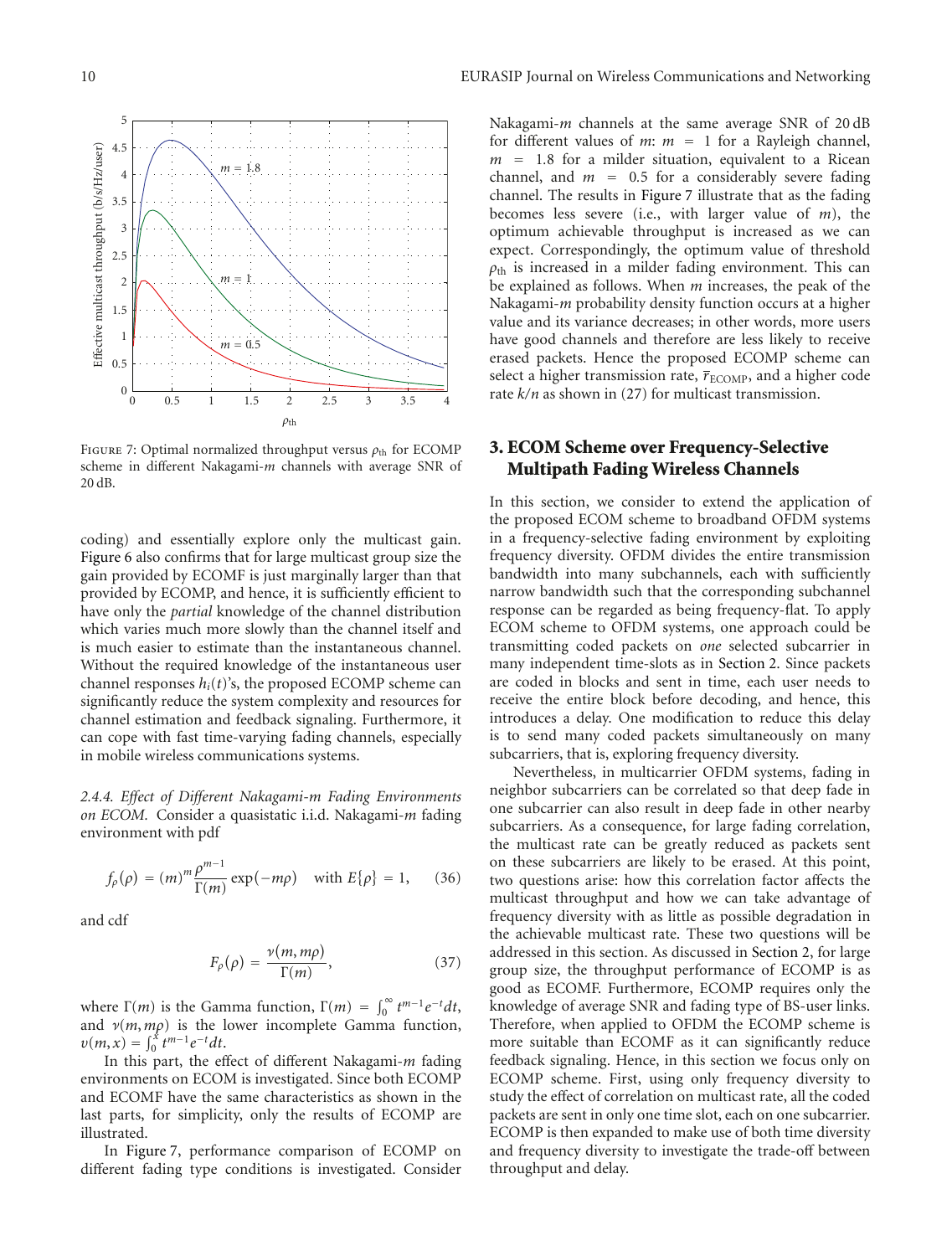

Figure 8: OFDM system model.



Figure 9: Correlation between OFDM subcarriers.

*3.1. OFDM System Model and Correlation Factor among the OFDM Subcarriers.* Consider a wireless downlink OFDM system with *M* subcarriers over a bandwidth *B M*Δ*f* ,where Δ*f* is the subcarrier bandwidth, as shown in Figure 8. Cyclic prefix is not shown in the diagram for simplicity, as it does not affect the following study. In a given time slot *t*,  ${X_m}_{m=1,...,M}$  is a block of complex signals in frequency domain where  $X_m$  is the transmitted signal on frequency  $m$ .  $X_m$  is assumed to have zero mean and power  $E[X^2] = P$ . These transmitted signals are transformed into samples  $x_n(t)$  in time domain through the discrete inverse Fourier transform with sampling time  $\Delta t = 1/(M\Delta f)$ . These time samples are serially transmitted through a multipath fading channel and are contaminated by additive white Gaussian noise  $w_m(t) \sim CN(0, \mathcal{N}_0)$  with  $\mathcal{N}_0$  noise power. The received signal  $y_n$  can be expressed as

$$
y_n(t) = h(t) * x_n(t) + w_n(t).
$$
 (38)

Let *L* be the number of resolvable paths in the multipath fading channel, with *hl* being the tap gain of the *l*th resolvable path. Similar to Section 2,  $h_i$ 's are assumed to remain unchanged in a given time-slot and vary independently from one time-slot to another. The impulse response of the multipath channel in time domain can be written as

$$
h(t) = \sum_{l=0}^{L-1} h_l \delta(t - l\Delta t).
$$
 (39)

In our study,  $h_i$ 's are assumed to follow power delay profile in COST 259 [12], that is,  $h_l \sim CN(0, \sigma_l^2)$  with  $\sigma_l^2 =$ *e*<sup>−*l*/4</sup>/ ∑<sup>*L*−1</sup> *e*<sup>−*l*/4</sup>.

From (38), the received signal *Ym* in frequency domain (after FFT block in Figure 8) can be given by

$$
Y_m = H_m X_m + W_m, \tag{40}
$$

where *Wm* is the fast Fourier transform (FFT) of *wm* and *Hm* denotes the channel response in frequency domain, which is the FFT of (39), that is,

$$
H_m = \sum_{l=0}^{L-1} h_l e^{-j2\pi (l\Delta t)(m\Delta f)} = \sum_{l=0}^{L-1} h_l e^{-j2\pi l m/M}.
$$
 (41)

*Hm* indicates the fade level of the signal on subcarrier *m* and hence determines the channel quality at that frequency. Since  $h_l \sim CN(0, \sigma_l^2)$  with  $\sigma_l^2 = e^{-l/4}/\sum_{l=0}^{L-1} e^{-l/4}$ ,  $H_m \sim CN(0, 1)$ . Since  $h_l$ 's remain unchanged in a given timeslot and vary independently from one time-slot to another, *Hm*'s also remain unchanged in a given time-slot and vary independently from one time-slot to another.

From (41), the correlation in channel responses of subcarriers  $m_1$  and  $m_2$  can be calculated as follows:

$$
E\Big[H_{m_1}H_{m_2}^*\Big] = E\Bigg[\sum_{l=0}^{L-1}\sum_{l'=0}^{L-1}h_le^{-j2\pi lm_1/M}h_l^*e^{j2\pi l'm_2/M}\Bigg], \quad (42)
$$

and since  $E[h_l h_{l'}^*] = 0$ ,

$$
E\Big[H_{m_1}H_{m_2}^*\Big] = E\Bigg[\sum_{l=0}^{L-1} |h_1|^2 e^{-j2\pi l(m_1 - m_2)/M}\Bigg]
$$
  
= 
$$
E\Bigg[\sum_{l=0}^{L-1} \alpha_l^2 e^{-j2\pi l(m_1 - m_2)/M}\Bigg].
$$
 (43)

As shown in (43), this correlation factor depends on the distance between two subcarriers and the number of resolvable paths, *L*. Figure 9 further illustrates this correlation factor for an OFDM system of 256 subcarriers over a multipath Rayleigh fading channel with 2, 4, 8, and 256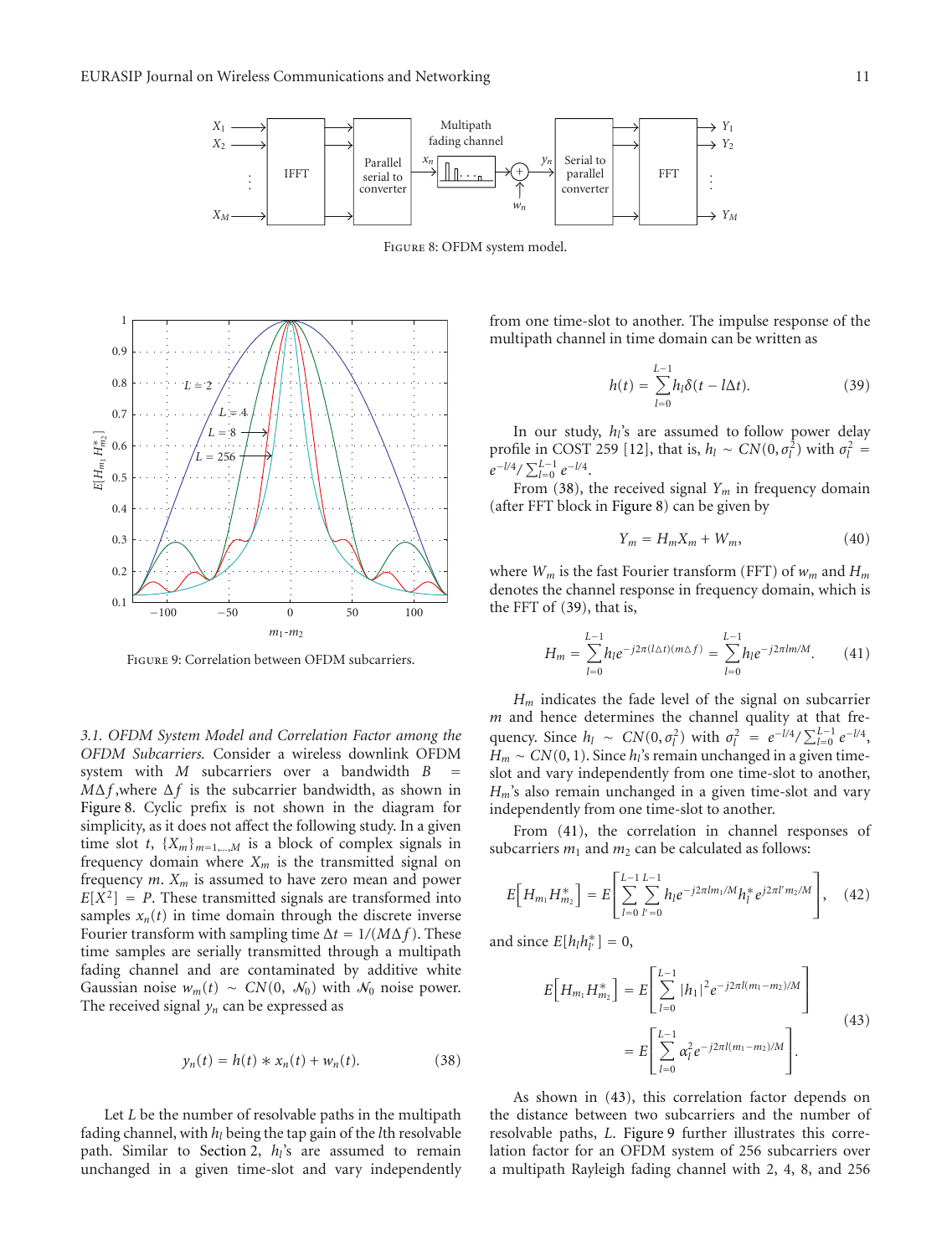tap gains. It can be seen in Figure 9 that this correlation is large when the frequency separation between  $m_1$  and  $m_2$  is small; hence if one subcarrier is in deep fade, the other is also likely to be in deep fade which may result in packet loss on both subcarriers if we use these two for transmission. On the other hand, when this correlation factor is small, deep fade on one subcarrier is less likely to affect the other subcarrier. Moreover, it is observed from Figure 9 that, for a given level of correlation, when the number of resolvable paths increases, the frequency separation decreases. For

example, when the number of resolvable paths increases from 2 to 4, the minimum frequency separation to achieve a correlation of 0.3 decreases from 105 to 52 subcarriers, which is approximately two times. The same observation applies when *L* increases from 4 to 8. However, when *L* is larger than 8, this observation is no longer valid as shown in Figure 9. Hence, multipath fading channel introduces frequency diversity that can be used, especially for *L* from 2 to 8.

*3.2. ECOMP for OFDM.* Using the system model as described in Section 2.1 to support multicast scenario for *N* users, we first derive the relationship between average SNR and the instantaneous SNR on each subcarrier and then describe the operation of ECOMP in the case of OFDM.

Applying (41), the instantaneous channel gain for user *i* on subcarrier *m* is given by

$$
H_{i,m} = \sum_{l=0}^{L-1} h_{i,l} e^{-2\pi m l/M}.
$$
 (44)

Let  $X_m(t)$  be the transmitted signal on subcarrier *m* at timeslot *t* with normalized power of 1, the average SNR on subcarrier *m* of user *i* at time-slot *t* can be expressed as

$$
\overline{\gamma}_{i,m}(t) = \frac{E\left[ \left| X_m(t) H_{i,m}(t) \right|^2 \right]}{N_0}
$$
\n
$$
= \frac{E\left[ \left| X_m(t) \right|^2 \right] E\left[ \left| H_{i,m}(t) \right|^2 \right]}{N_0} = \frac{P}{N_0} = \overline{\gamma},
$$
\n(45)

and the instantaneous SNR on subcarrier *m* of user *i* at timeslot *t* is given by

$$
\overline{\gamma}_{i,m}(t) = |H_{i,m}(t)|^2 \frac{E\left[|X_m(t)|^2\right]}{N_0} = \rho_{i,m}(t)\overline{\gamma},\tag{46}
$$

where  $\rho_{i,m}(t) \triangleq |H_{i,k}(t)|^2$ .

Following the discussions in the previous section, similar to (4) and (5), the effective multicast rates for WU and BU in OFDM system can be given by

$$
r_{\text{WU}_m}(t) = \log_2 \left( 1 + \overline{\gamma} \min_{i=1,2,\dots,N} \{ \rho_{i,m}(t) \} \right),
$$
  
\n
$$
r_{\text{BU}_m}(t) = \frac{1}{N} \log_2 \left( 1 + \overline{\gamma} \max_{i=1,2,\dots,N} \{ \rho_{i,m}(t) \} \right).
$$
\n(47)

*3.2.1. ECOMP for OFDM Using Only Frequency Diversity.* Expanding ECOMP to OFDM system, the transmission rate to send multicast packet on each subcarrier can be selected based on the channel gain threshold  $\rho_{th}$  as follows:

$$
r_{\text{ECOM}_m} = \log_2\left(1 + \overline{\gamma}\rho_{\text{th}}\right). \tag{48}
$$

To recover the erased packets for users with inadequate instantaneous SNR, ECOMP makes use of RS-code with the same encoding scheme as described in Section 2. For simplicity, without loss of generality, we assume that the number of RS coded packets is equal to the number of subcarriers, that is,  $n = M$ , and hence, the whole RS-coded packet block is sent in one time-slot with each coded packet transmitted on one subcarrier as illustrated in Figure 10 for time-slot *t*.

The optimization problem for multicast rate when applying ECOMP to OFDM then becomes

$$
\arg\max_{\rho_{\text{th}},k} \frac{k}{n} \log_2\left(1 + \overline{\gamma}\rho_{\text{th}}\right) \Pr\{x \ge k\},\tag{49}
$$

where  $Pr\{x \geq k\}$  is the probability that a given user can receive at least *k* nonerased packets on all the subcarriers. At the first look, this probability is similar to that in the previous section; however, it is noted that, in the scenario of OFDM, channel gains in subcarriers are correlated and a simple expression using binomial distribution as in the previous section is not applicable. For this, we use simulation to study the throughput performance of ECOMP for OFDM. In particular, we investigate the effects of the number of resolvable paths on the effective multicast throughput and compare the performance of the proposed scheme with that of BU and WU. In our simulations, multicasting is done on a multicast group of  $N = 100$  users. For simplicity, an OFDM system with  $M = 256$  subcarriers and RS(256, *k*) is considered.

*(1) Effects of the Number of Resolvable Paths on Multicast Throughput.* In Figure 11, the effect of different fading conditions on the achievable normalized throughput over multipath fading channels is examined at the same average SNR of 20 dB with the number of resolvable paths  $L =$ 2, 5, 8, and 11. The results in Figure 11(a) show that the effective multicast throughput depends on the number of resolvable paths. When *L* increases, the correlation among the subcarriers reduces, that is, less chance that packets are erased at the same time, and hence the achievable multicast rate increases as *L* increases. This is not the case for unicast where the ergodic capacity is independent of the number of resolvable paths as shown in [13–15]. However, as shown in Figure 11(b), this gain comes with a cost: at the same code rate, as the number of resolvable paths increases, the throughput curve becomes more sensitive to the channel gain threshold  $\rho_{\text{th}}$ .

*(2) Performance Comparison.* Figure 12 compares the effective multicast rates of the WU, BU, and ECOMP schemes in a 5-tap multipath fading environment for a wide range of SNR.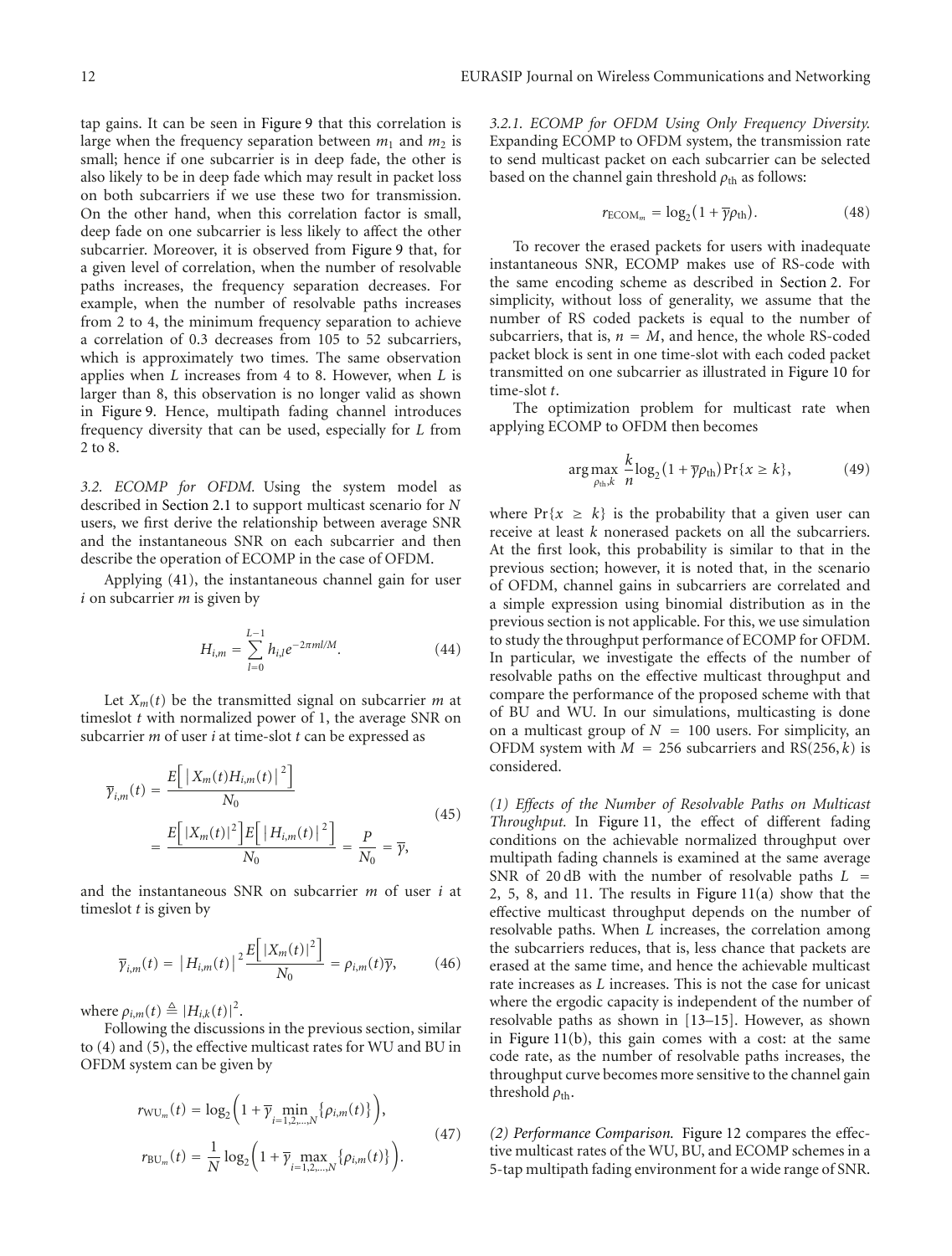

Figure 10: Transmission of RS-coded packets of ECOMP over OFDM subcarriers.



Figure 11: Effective multicast throughput versus *ρ*th for ECOMP scheme in different numbers of resolvable paths with average SNR of 20 dB.

Similar to the performance comparison in Section 2, BU is better than WU in the low SNR region while WU outperforms BU after the crossover point of around 5 dB. Combining both multicast gain and multiuser diversity, the throughput performance of ECOMP is superior to both BU and WU in the considered SNR range and asymptotically converges to WU at high SNR. However, it is noted that the improvement in throughput of ECOMP on OFDM system is smaller than that in the case of single carrier. For instance, at 5 dB, as compared to BU and WU, ECOMP offers an improvement in

effective multicast rate of 10 times in the case of multicarrier (Figure 12) and 18 times in the case of single carrier (Figure 6). This can be explained by the fact that, due to the high correlation in frequency responses, channel gains of adjacent subcarriers are similar, and consequently, changes in the SNR threshold  $\rho_{th}$  to adjust multicast gain and multiuser diversity give less effect on the multicast throughput than in the case of independent time slots. In other words, correlation in channel responses will decrease the benefits of combining multicast gain and multiuser diversity.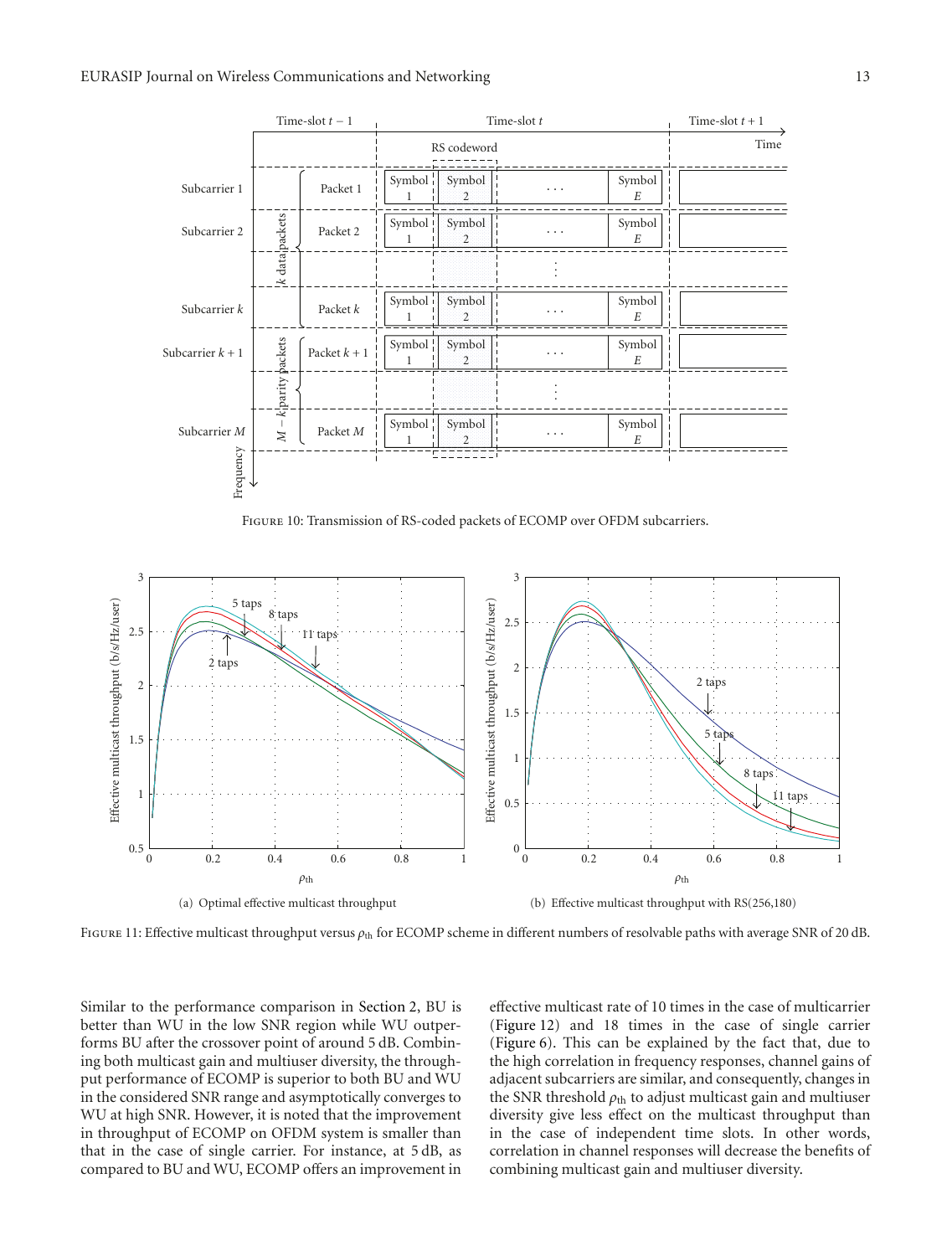*3.2.2. ECOMP for OFDM Using Both Time and Frequency Diversity.* When applying ECOMP to OFDM by sending all coded packets on all subcarriers, it can be seen that we gain *n* times reduction in the delay as each RS block can be sent in only one time-slot. However, as the channel gains of OFDM subcarriers are correlated, if one subcarrier of a given user is in deep fade (i.e.,  $\rho_{i,m}(t)$  is very low), it is likely that the subcarriers close to it are also in deep fade and the packets that are sent on these subcarriers will likely be erased. To compensate for the erased packets ECOMP has to select a lower transmission rate and lower RS code rate *k* to gain more erasure correction capability and hence this reduces the multicast rate. To enhance this throughput performance, it is necessary to keep the correlation among the subcarriers in use as low as possible by increasing their frequency separation. As shown in Figure 9, this required frequency separation depends on the number of resolvable paths. In other words, by transmitting coded packets on subcarriers far from each other we can achieve lower correlation for higher multicast throughput. However, fewer packets can be transmitted on one time-slot and as a consequence more time-slots are needed for transmitting each RS block, introducing more delay.

Based on the above discussions, we consider the extended erasure-correction coding-based opportunistic multicast (EECOM) scheme, in which the BS encodes *k* data packets using RS erasure code to form a block of *n*-coded packets in the same way as in Section 2, but, instead of sending all *n*-coded packets on all *M* subcarriers in one timeslot (as in Figure 11), these *n*-coded packets are sent over *S* timeslots on only a subset of *C* OFDM subcarriers equally spaced with a frequency separation of *S*. For the same assumption of  $n = M$ ,  $CS = M$ . Figure 13 illustrates the transmission mechanism of EECOMP for  $S = 2$ .

The optimization problem for EECOM can be modified from (49) as in the following:

$$
\arg\max_{\rho_{\text{th}},k} \frac{k}{n} \log_2\left(1 + \overline{\gamma}\rho_{\text{th}}\right) \Pr\{x \ge k\}_S,\tag{50}
$$

where  $Pr\{x \ge k\}$ s is the probability that a given user can receive at least *k* nonerased packets over *S* time-slots. For the same reason as in the last part, the probability  $Pr\{x \ge k\}$ does not have a closed-form mathematical expression and the throughput of EECOM is investigated by simulations. Similar to Section 3.2, our simulation results are based on a group of 100 users in an OFDM system with *M* = 256 subcarriers.

Figure 14 depicts the performance of EECOMP for different numbers of timeslots. In this graph, the horizontal axis represents the number of time-slot  $S$  in log<sub>2</sub> scale. It is observed that as the number of time-slot *S* increases, the multicast throughput monotonically increases, which illustrates the trade-off between throughput and delay. When *S* = 1, EECOMP exploits only frequency diversity by sending all coded packets of one RS block in one time-slot on all subcarriers. The effective multicast throughput for EECOMP is the same as in Figure 11(a). When  $S = 256$ , EECOMP exploits only time diversity by sending only one coded packet



Figure 12: Throughputs of different schemes versus average SNRs (5 taps, 100 users).

in each time-slot on one subcarrier and the multicast rate in this case is the same as in Figure 2(b), that is, around 3.34 b/s/Hz which is about 25% higher than that in the case of *S* = 1. Moreover, when *S* is large enough, the effective throughput for EECOMP is approximately equal to that of *S* = 256. For example, when *S* is larger than 32 for 8-tap channels, 64 for 4-tap channels, or 128 for 2-tap channels, the achievable multicast rates for EECOMP are roughly the same as the case of  $S = 256$ , which correspond to a correlation factor of 0.3 or less (by calculating the frequency separations in these cases and referring to Figure 9 for the correlation values). This indicates that there is a significant delay reduction with virtually no penalty in multicast rate at these points and *S* is reduced when the number of resolvable paths increases; for example, *S* is reduced by 2, 4, 8 times when  $L = 2, 4, 8$ , respectively. However, when  $L$  is very large, as shown in Figure 9, the correlation between two subcarriers of a given frequency separation is not much changed with *L*. Hence, for larger *L*, the delay cannot be reduced further.

In addition, it is observed that for points in Figure 14 with the same multicast rate, they yield the same correlation level shown in Figure 9. For instance, at *S* = 32 for *L* = 4 and  $S = 64$  for  $L = 2$ , the multicast rate is about 3.3 b/s/Hz/user (Figure 14). At these points, the subcarrier separations are 32 and 64 subcarriers when  $L = 4$  and  $L = 2$ , respectively, for the same correlation factor of about 0.7 (Figure 9). The same observation applies for other points with approximately the same effective multicast throughput in Figure 14.

### **4. Conclusion**

We have proposed and studied an erasure-correction coding-based opportunistic multicast scheduling scheme aiming at exploiting multicast gain, multiuser diversity, and time/frequency diversity to enhance the throughput performance over wireless fading channels. In the proposed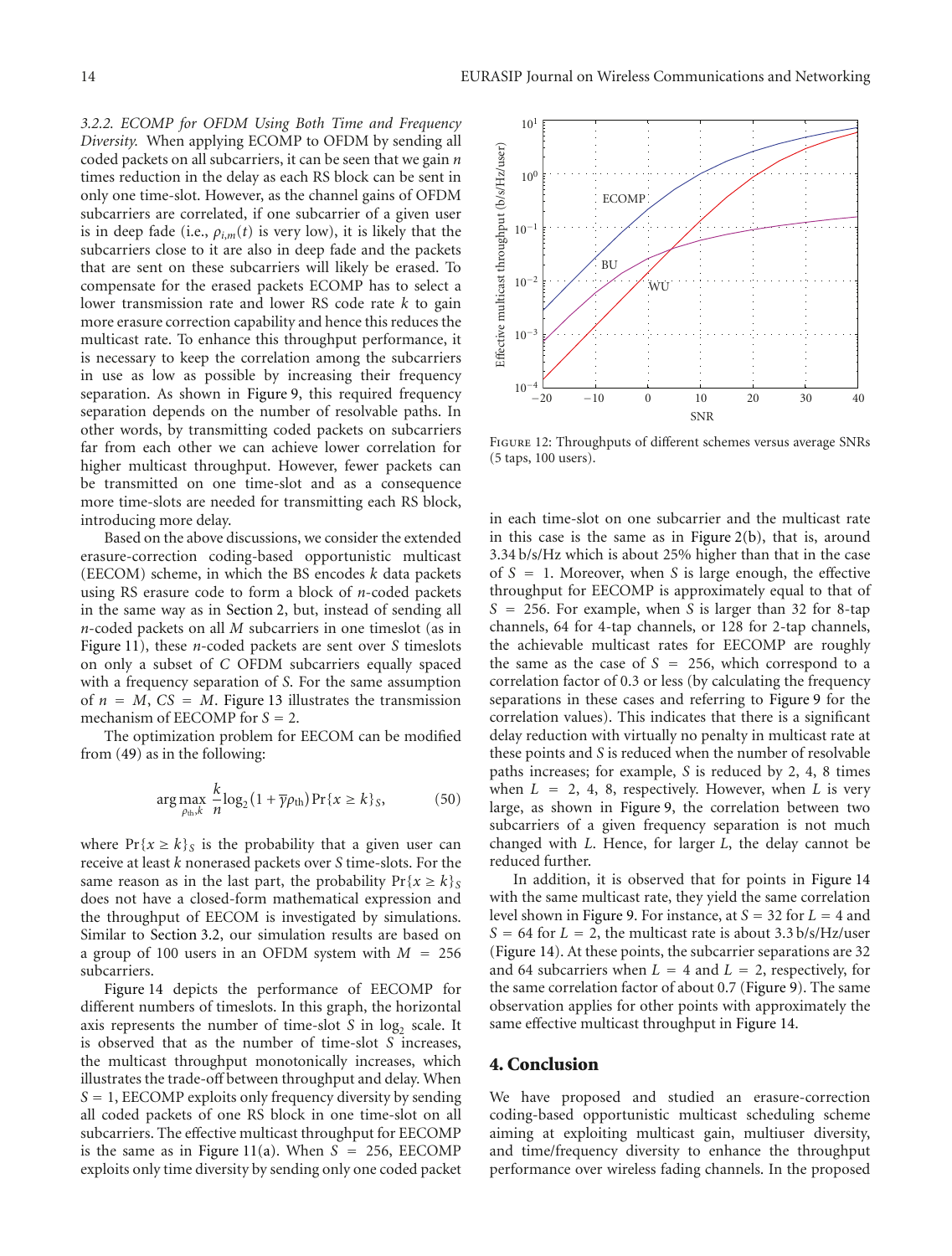

Figure 13: Transmission of RS-coded packets for EECOMP.



Figure 14: Performance of EECOMP for different numbers of timeslots in multipath fading channel with average SNR of 20 dB.

scheme, the BS sends each packet only once at a transmission rate determined by a channel gain threshold and using erasure correction capability of  $RS(n, k)$  to recover erased packets due to insufficient instantaneous SNR on BS-user links. RS coding scheme is applied to a block of packets and coded packets are sent in time or frequency slots to effectively explore time/frequency diversity. The channel gain threshold and erasure code rate are jointly optimized for best multicast throughput.

On frequency-flat fading channels, the selection of channel gain threshold is considered in two cases of full channel knowledge and partial knowledge of average SNR and fading type of wireless channel. An analytical framework has been developed to analyze the effective multicast throughput of BU, WU, and of the proposed scheme. In this framework, we prove that while the effective multicast rates of both BU and WU asymptotically converge to zero as the multicast group size increases, this effective multicast rate of the proposed scheme is bounded from zero and depends on the average SNR. We further prove that, for the proposed ECOM scheme, the benefit of full channel knowledge is only pronounced at small multicast group sizes. As the group size increases, partial knowledge of channel response is sufficient in providing approximately the same throughput performance but significantly reducing resources (bandwidth, power) for feedback signalling.

In addition, numerical results illustrate that multiuser diversity is most pronounced at low SNR region since the difference in supportable rates of various users is large while multicast gain is superior at high SNR region where the difference in channel gain is compressed by the logfunction that results in small difference in supportable rates among the users. The throughput comparison illustrates that with the ability of combining multicast gain and multiuser diversity, the proposed scheme outperforms both BU and WU for a wide range of SNR.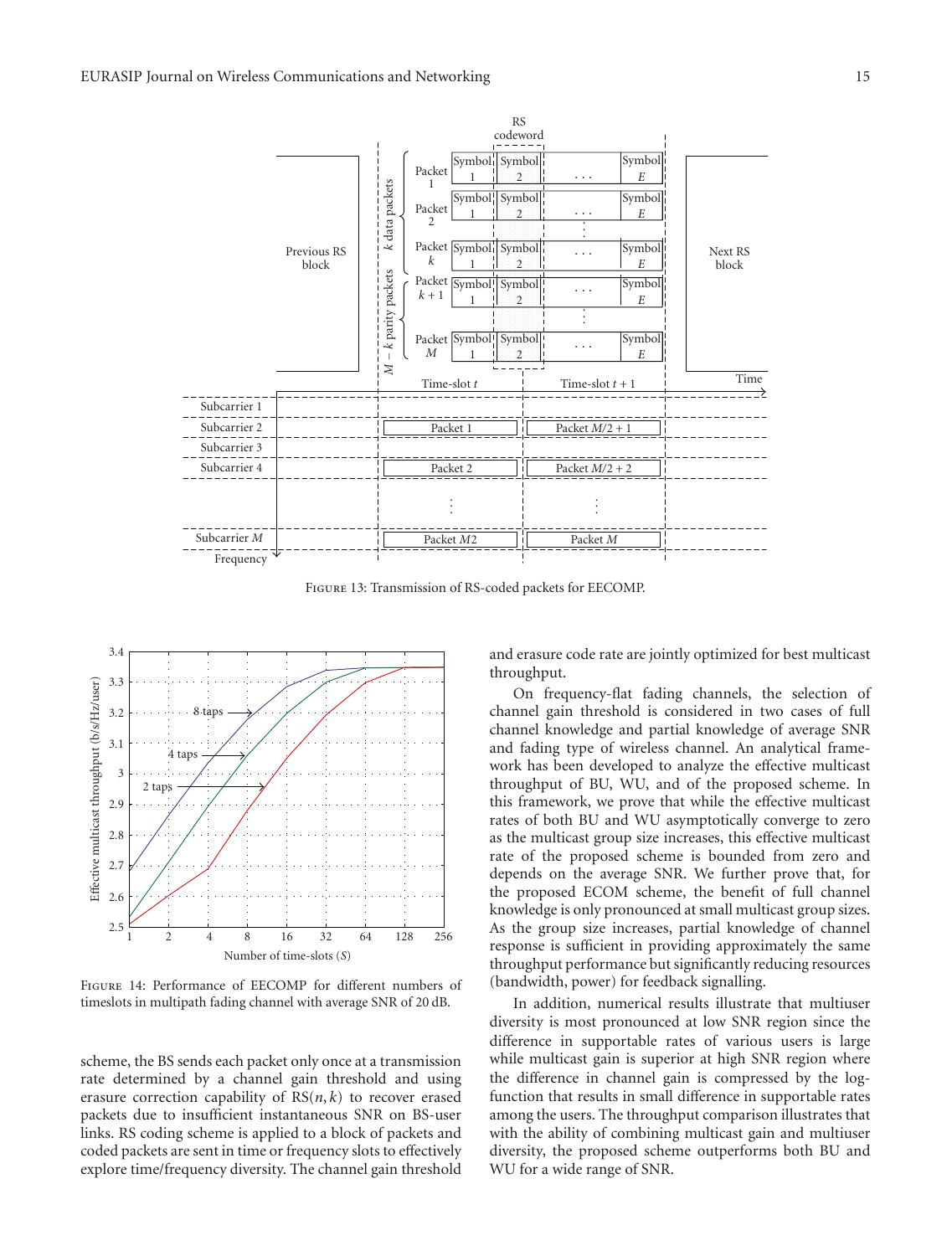Furthermore, in this paper, we have extended ECOM for applications to OFDM system aiming at exploiting both time and frequency diversity in a frequency-selective fading environment. The effects of frequency correlation on multicast rate are investigated and our study shows that by exploiting both time and frequency diversity, we can significantly reduce transmission delay with negligible degradation in multicast throughput.

# **Appendix**

# **Rate Optimization for ECOMP**

Using Normal approximation to  $\sum_{j=k}^{n} {n \choose k} p^{j} (1-p)^{n-j}$  in (27), the effective multicast rate of ECOMP can be rewritten as

$$
\overline{r}_{\text{ECOMP}} = \frac{k}{n} N \log_2 \left( 1 + \overline{\gamma} \rho_{\text{th}} \right) \left( 1 - \frac{1}{2} \left( 1 + \text{erf} \left( \frac{k - n \underline{p}}{\sqrt{2npq}} \right) \right) \right). \tag{A.1}
$$

The optimization problem for ECOMP can be expressed as follows:

$$
\min_{k,\rho_{\text{th}}} \left\{ -\overline{r}_{\text{ECOMP}} \right\}
$$
\n
$$
= \min_{k,\rho_{\text{th}}} \left\{ -\frac{k}{n} N \log_2 \left( 1 + \overline{\gamma} \rho_{\text{th}} \right) \left( 1 - \frac{1}{2} \left( 1 + \text{erf} \left( \frac{k - np}{\sqrt{2npq}} \right) \right) \right) \right\}.
$$
\n(A.2)

Subject to

$$
\rho_{\rm th} > 0, \tag{A.3}
$$

 $k > 0$ ,  $k < n + 1$ .

The Larangian function can be defined as

$$
L(\rho, k) = -\overline{r}_{\text{ECOMP}} - \lambda_1 \rho - \lambda_2 k - \lambda_3 (n - k + 1). \tag{A.4}
$$

Since all the constrains (51–53) are inactive constrains, according to the Karush-Kuhn-Tucker conditions [16],  $\lambda_1$  =  $\lambda_2$  =  $\lambda_3$  = 0; therefore, the derivative of the Larangian is given by

$$
\nabla_{\rho_{\text{th}}} L(\rho_{\text{th}}, k) = -\nabla_{\rho_{\text{th}}} \overline{r}_{\text{ECOMP}},
$$
\n
$$
\nabla_k L(\rho_{\text{th}}, k) = -\nabla_k \overline{r}_{\text{ECOMP}}.
$$
\n(A.5)

Considering Rayleigh fading channel,  $p = e^{-\rho_{\text{th}}}$ , we then solve  $\nabla L(\rho_{\text{th}}, k) = 0$  for the peak rate

$$
\nabla_{k}L(\rho_{th},k)
$$
\n
$$
= -\frac{1}{2}\frac{\ln(1+\overline{\gamma}\rho_{th})}{n\ln(2)}
$$
\n
$$
\times \left[1 - \text{erf}\left(\frac{\sqrt{2}}{2}\frac{(k - ne^{-\rho_{th}})}{(ne^{-\rho_{th}}(1 - e^{-\rho_{th}}))^{1/2}}\right)\right]
$$
\n
$$
+ \frac{\sqrt{2}}{2}\frac{k\ln(1+\overline{\gamma}\rho_{th})}{n\ln(2)\sqrt{\pi}(ne^{-\rho_{th}}(1 - e^{-\rho_{th}}))^{1/2}}
$$
\n
$$
\times \exp\left(-\frac{1}{2}\frac{(k - ne^{-\rho_{th}})^2}{(ne^{-\rho_{th}}(1 - e^{-\rho_{th}}))}\right) = 0,
$$
\n
$$
\nabla_{\rho_{th}}L(\rho_{th},k)
$$
\n
$$
= -\frac{1}{2}\frac{k\overline{\gamma}}{n\ln(2)(1+\overline{\gamma}\rho_{th})}
$$
\n
$$
\times \left[1 - \text{erf}\left(\frac{\sqrt{2}}{2}\frac{(k - ne^{-\rho_{th}})}{(ne^{-\rho_{th}}(1 - e^{-\rho_{th}}))^{1/2}}\right)\right]
$$
\n
$$
+ \frac{\sqrt{2}}{2}\frac{k\ln(1+\overline{\gamma}\rho_{th})}{n\ln(2)\sqrt{\pi}(ne^{-\rho_{th}}(1 - e^{-\rho_{th}}))^{1/2}}
$$
\n
$$
\times \exp\left(-\frac{1}{2}\frac{(k - ne^{-\rho_{th}})^2}{(ne^{-\rho_{th}}(1 - e^{-\rho_{th}}))}\right)
$$

$$
\times \left[ n e^{-\rho_{\text{th}}} - \frac{1}{2} \times \frac{(k - n e^{-\rho_{\text{th}}}) (-n e^{-\rho_{\text{th}}}(1 - n e^{-\rho_{\text{th}}}) + n e^{-2\rho_{\text{th}}})}{(n e^{-\rho_{\text{th}}}(1 - e^{-\rho_{\text{th}}}))} \right] = 0.
$$
\n(A.6)

Solveing  $\nabla_k L(\rho_{th}, k) = 0$  gives us

$$
1 - \text{erf}\left(\frac{\sqrt{2}}{2} \frac{(k - ne^{-\rho_{th}})}{(ne^{-\rho_{th}}(1 - e^{-\rho_{th}}))^{1/2}}\right)
$$
  
= 
$$
\frac{k\sqrt{2}}{\sqrt{\pi}(ne^{-\rho_{th}}(1 - e^{-\rho_{th}}))^{1/2}} \times \exp\left(-\frac{1}{2} \frac{(k - ne^{-\rho_{th}})^2}{(ne^{-\rho_{th}}(1 - e^{-\rho_{th}}))}\right).
$$
 (A.7)

Pluging this relationship into  $\nabla_{\rho_{\text{th}}} L(\rho_{\text{th}}, k) = 0$  gives us

$$
k = \frac{\left(1 + \overline{\gamma}\rho_{\text{th}}\right)\ln\left(1 + \overline{\gamma}\rho_{\text{th}}\right)ne^{-\rho_{\text{th}}}}{2\overline{\gamma}(1 - e^{-\rho_{\text{th}}}) + \left(1 + \overline{\gamma}\rho_{\text{th}}\right)\ln\left(1 + \overline{\gamma}\rho_{\text{th}}\right)\left(-1 + 2e^{-\rho_{\text{th}}}\right)}.
$$
\n(A.8)

The above equation gives the relationship between *k* and  $\rho_{\text{th}}$  at the peak rate of  $\bar{r}_{\text{ECOMP}}$ . Plugging (A.8) back to (A.6), subject to (A.3), the optimal pairs of  $k$  and  $\rho_{\text{th}}$  can be found numerically; since in (27) the code rate is integer number, the nearest integer of *k* is the result code rate. Another way of finding this optimal pair of  $k$  and  $\rho_{\text{th}}$  is using the relationship in (A.8), doing the search on  $\rho_{\text{th}}$  to find the peak multicast rate and using the constraints on (A.3) to limit the search.